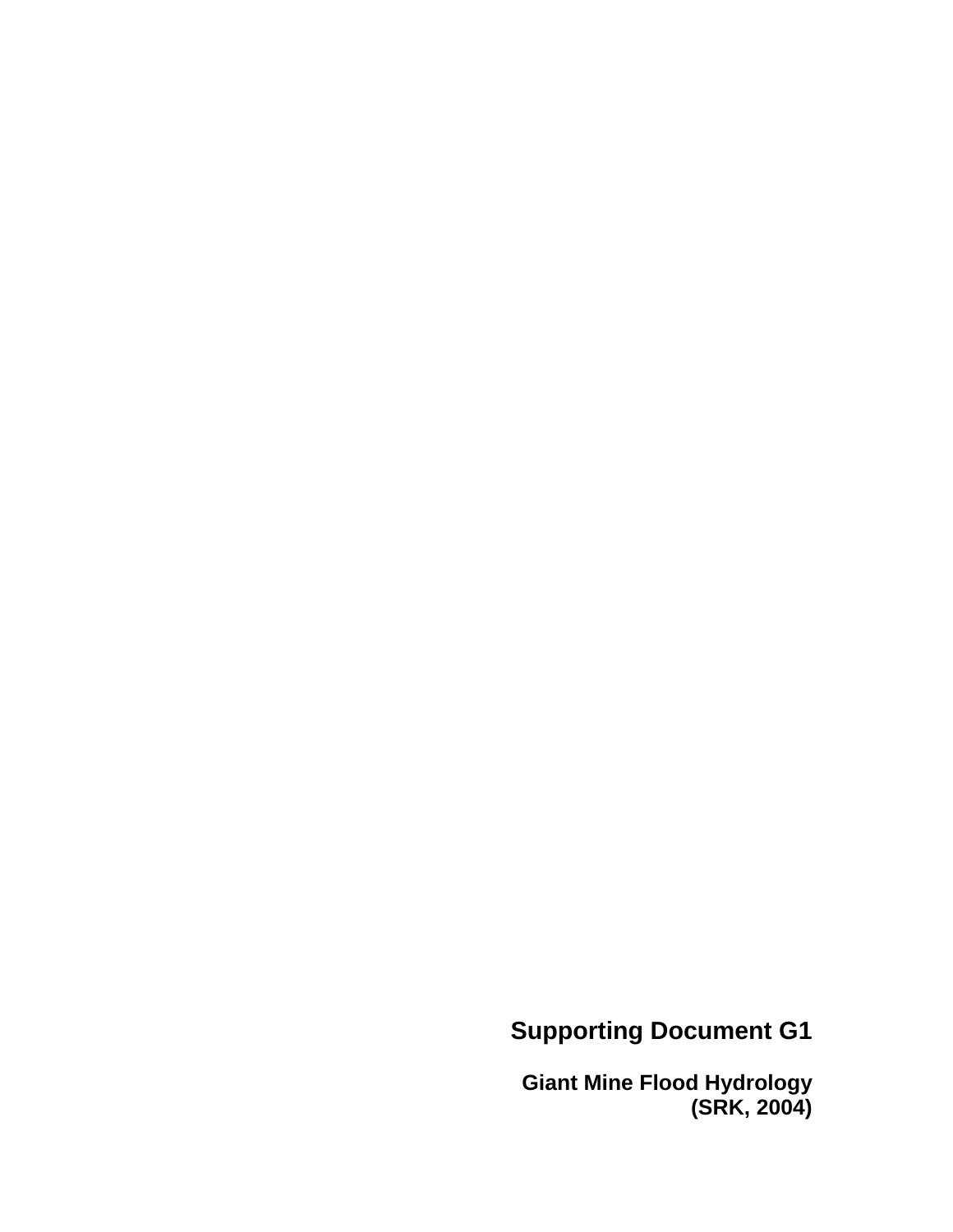

SRK Consulting (Canada) Inc. Suite 800 – 1066 West Hastings Street Vancouver, B.C. V6E 3X2 Canada

[vancouver@srk.com](mailto:vancouver@srk.com) [www.srk.com](http://www.srk.com)

**Tel: 604.681.4196 Fax: 604.687.5532** 

# *Technical Memorandum*

| To:      | <b>Bill Mitchell</b>              | Date:      | November 23, 2004                     |
|----------|-----------------------------------|------------|---------------------------------------|
|          | <b>DIAND</b>                      |            |                                       |
|          | Giant Mine Project Team           | From:      | Pat Bryan (Associate Hydrologist)     |
|          | 5th Floor, Precambrian Building   |            | Michael Royle (Senior Hydrogeologist) |
|          | $4920 - 52nd$ Street              |            |                                       |
|          | Yellowknife, NWT                  |            |                                       |
|          | X <sub>1</sub> A 3T <sub>1</sub>  |            |                                       |
| Subject: | <b>Giant Mine Flood Hydrology</b> | Project #: | 1CI001.12.B5                          |

# **1 Introduction**

This memorandum summarizes two studies that were undertaken to characterize the flood hydrology of the Giant mine site. The purpose of the first study was to examine the behaviour of the mine's tailings impoundments during an extremely large and rare flood known as the Probable Maximum Flood (PMF). The second study was aimed at developing a general method for estimating the magnitude of more common floods at ungauged locations around the mine site.

# **2 PMF Estimates for Tailings Impoundments**

Two tailings impoundments were developed at the Giant Mine, namely: the Original Tailings Area and the Northwest Pond. Studies are underway to identify a suitable set of measures to permanently close these facilities. One necessary measure will be the provision of a spillway at each impoundment. The design flood event for these spillways has yet to be selected but a likely candidate is the PMF, which is defined as "the flood that may be expected from the most severe combination of critical meteorologic and hydrologic conditions that are reasonably possible in the drainage basin under study" (USACE, 1999).

This study examines the implications of adopting the PMF as the design basis for the spillways. The estimated magnitude of the PMF for a small catchment in northern Canada tends to be an order of magnitude larger than the largest floods that have thus far been measured in the region. Based on its sheer size relative to common flood events, the PMF probably has a return period measured in the thousands of years.

The estimation of the PMF for each tailings impoundment involved four broad steps. These are described below under separate headings.

# **2.1 Spillway Hydraulics and Available Storage**

Both tailings impoundments have considerable unused storage capacity behind their dams. This storage can be exploited to significantly reduce the magnitude of the flood discharges that would have to be passed by the spillways during the occurrence of the PMF. A portion of the incoming flood waters would be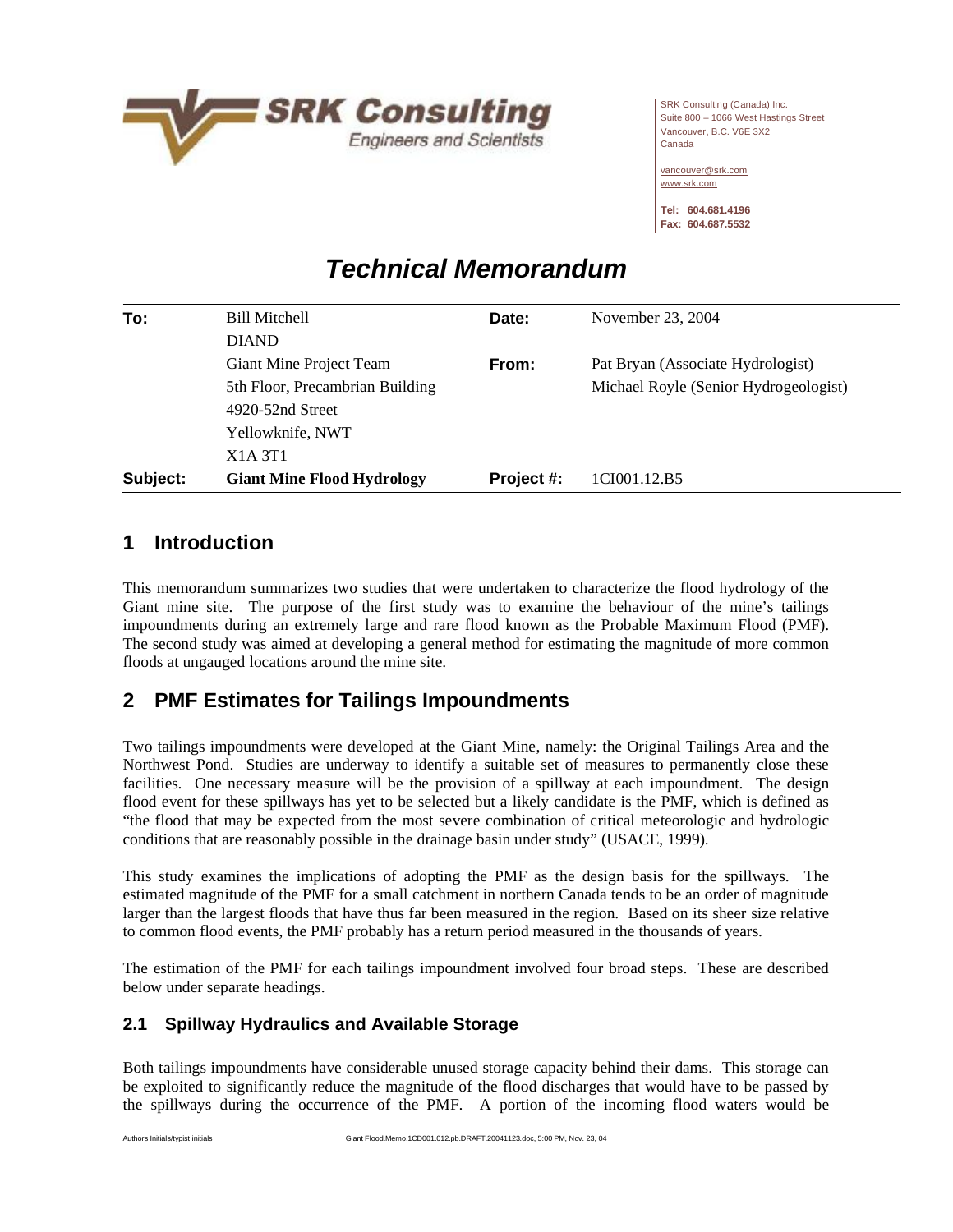temporarily stored in the impoundment for subsequent release after the peak of the flood-producing storm has passed. A potentially large reduction in the flood peak is possible because the available storages are large relative to the catchment areas controlled by the tailings impoundments.

Two pieces of information were required to establish how effective the storage in the tailings impoundment would be at reducing flood peaks. The first was a relationship between elevation and discharge over the spillway (i.e., the so-called rating curve of the spillway). The second was a relationship between elevation and available storage in the impoundment above the tailings surface.

Figure 1 shows these two relationships for the Northwest Pond. The top plot presents the rating curve for the proposed spillway. The spillway was assumed to have a trapezoidal shape with a basewidth of 2 m, sideslopes of 1H:1V and a crest elevation of 192.0 m (UTM NAD83) which is equivalent to 6089.1 ft (mine datum). Steep sideslopes were selected because the spillway will likely be cut in bedrock. The spillway crest elevation was selected on basis of information provided by Golder which outlines minimum freeboard requirements for the Northwest Pond. The rating curve for the spillway was derived using the discharge equation for a broad-crested trapezoidal weir.

The bottom plot on Figure 1 shows the storage available in the impoundment above the tailings surface. Not all of this storage would be useful in dealing with flood waters. The storage of greatest value is that in the one or two metre vertical increment immediately above the spillway crest. At the preferred elevation of 192.0 m (6089.1 ft), this incremental storage is significant. The pond surface at this elevation is about  $0.15 \text{ km}^2$ . In the one metre vertical interval above the preferred crest elevation, the available storage is  $223,000 \text{ m}^3$ .

Figure 2 presents the spillway rating curve and height-storage relationship for the Original Tailings Area. This impoundment comprises three cells: the South, Central and North Ponds. The spillway will be located in the North Pond, or the lowest of the three cells. Three different options were examined for the geometry of the proposed spillway. In Option 1, the spillway was assumed to have a 2 m basewidth, 2H:1V sideslopes and a crest elevation of 175.0 m (6033.4 ft). The selected sideslope is milder than in the case of the Northwest Pond because the spillway will likely be constructed in soil. The spillway crest elevation was selected on the basis of information provided by Golder and reflects dam stability concerns.

In Option 2, the spillway geometry would be identical to that of Option 1 except the crest elevation would be raised by 1.7 m to the 176.7 m (6039 ft) level. The adoption of this higher crest elevation would likely require measures to increase the stability of the dams. The advantage of a higher crest elevation is the flood reduction capacity of the North Pond could be significantly improved. At the preferred crest elevation of 175.0 m (6033.4 ft), the pond surface is 0.064  $km^2$ . By raising the crest to 176.7 m (6039 ft), the pond surface almost doubles to  $0.124 \text{ km}^2$ .

Option 3 is the same as Option 2 except the basewidth is reduced from 2 m to 0 m (i.e., the spillway would have a triangular shape). This reduction in basewidth would further decrease the peak of the outflow flood by forcing a greater proportion of the incoming flood waters to be temporarily stored in the impoundment.

The bottom plot on Figure 2 presents the available storage in the North Pond above the deposited tailings surface as a function of elevation. In the one metre increment above the 175.0 m (6033.4 ft) level, the pond has a storage volume of 76,000  $m^3$ , or substantially less than available for the Northwest Pond. By increasing the crest elevation to 176.7 m (6039 ft), the storage in the first one metre increment would increase to  $129,000 \text{ m}^3$ .

## **2.2 Meteorological Conditions Assumed to Generate PMF**

The PMF's for the two impoundments were assumed to be generated by an extreme rainfall storm falling on a ripe snowpack that, in the days preceding the storm, was experiencing an unusually high melt rate. The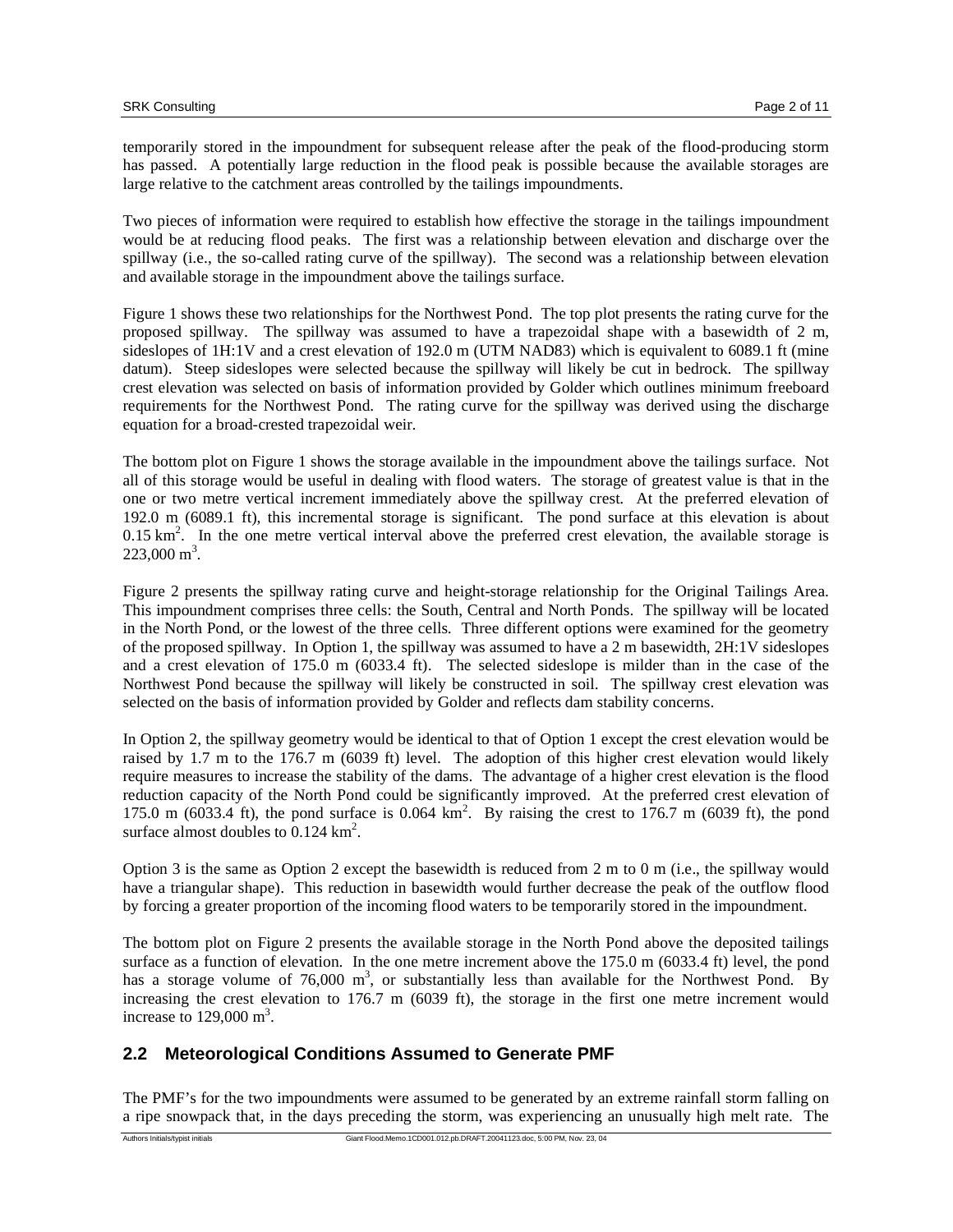storm was assumed to have a duration of 24 hours and possess rainfall intensities at a level known as the Probable Maximum Precipitation (PMP). The PMP is "the greatest depth of precipitation for a given duration that is physically possible over a given size storm area at a particular geographical location during a certain time of the year" (USACE, 1999).

The magnitude of the PMP event was estimated using the Hershfield Method, a statistical procedure based on several hundred thousand station-years of rainfall data from many countries (Hogg and Carr, 1985 and WMO, 1986). The method requires an understanding of how variable short-duration rainfall amounts are at the site of interest. To obtain this understanding for the Giant mine site, reference was made to the intensityduration-frequency curve for the Yellowknife Airport (AES, 1991). The estimated rainfall depths for various durations within the PMP storm are provided in Table 1. The total rainfall depth over 24 hours is estimated to be 318 mm. About 31% of this total would fall during the most intense hour of the storm. The estimated 24-hour PMP for the Giant Mine is small on the world scale, being only about 17% of the largest daily rainfall ever recorded (Linsley et al., 1986).

| <b>Rainfall Depth</b><br><b>Duration</b> |           | Percentage of             |  |  |  |
|------------------------------------------|-----------|---------------------------|--|--|--|
| (hours)                                  | (mm) $^1$ | World Record <sup>2</sup> |  |  |  |
|                                          | 100       | 24                        |  |  |  |
| 2                                        | 129       | 22                        |  |  |  |
| З                                        | 150       | 21                        |  |  |  |
| 6                                        | 195       | 20                        |  |  |  |
| 12                                       | 248       | 18                        |  |  |  |
| 24                                       | 318       |                           |  |  |  |

#### **Table 1 Estimated Rainfall Depths for Various Periods Within 24-hour PMP Storm**

Notes: 1) Based on applying the Hershfield Method to the short-duration rainfall data measured at the Yellowknife Airport.

2) Based on envelope curve of world's greatest observed point rainfalls (Linsley, Kohler and Paulhus, 1986).

The 24-hour PMP total was compared with record precipitation depths at regional climate stations within a 400 km radius of the Giant Mine. Table 2 presents the largest daily precipitation values measured at these regional stations, all of which are operated by the Meteorological Service of Canada. The single largest event was 86.4 mm and occurred at Fort Simpson. This event is 27% of the estimated PMP at Giant Mine. The record daily precipitation at Yellowknife Airport is 82.8 mm.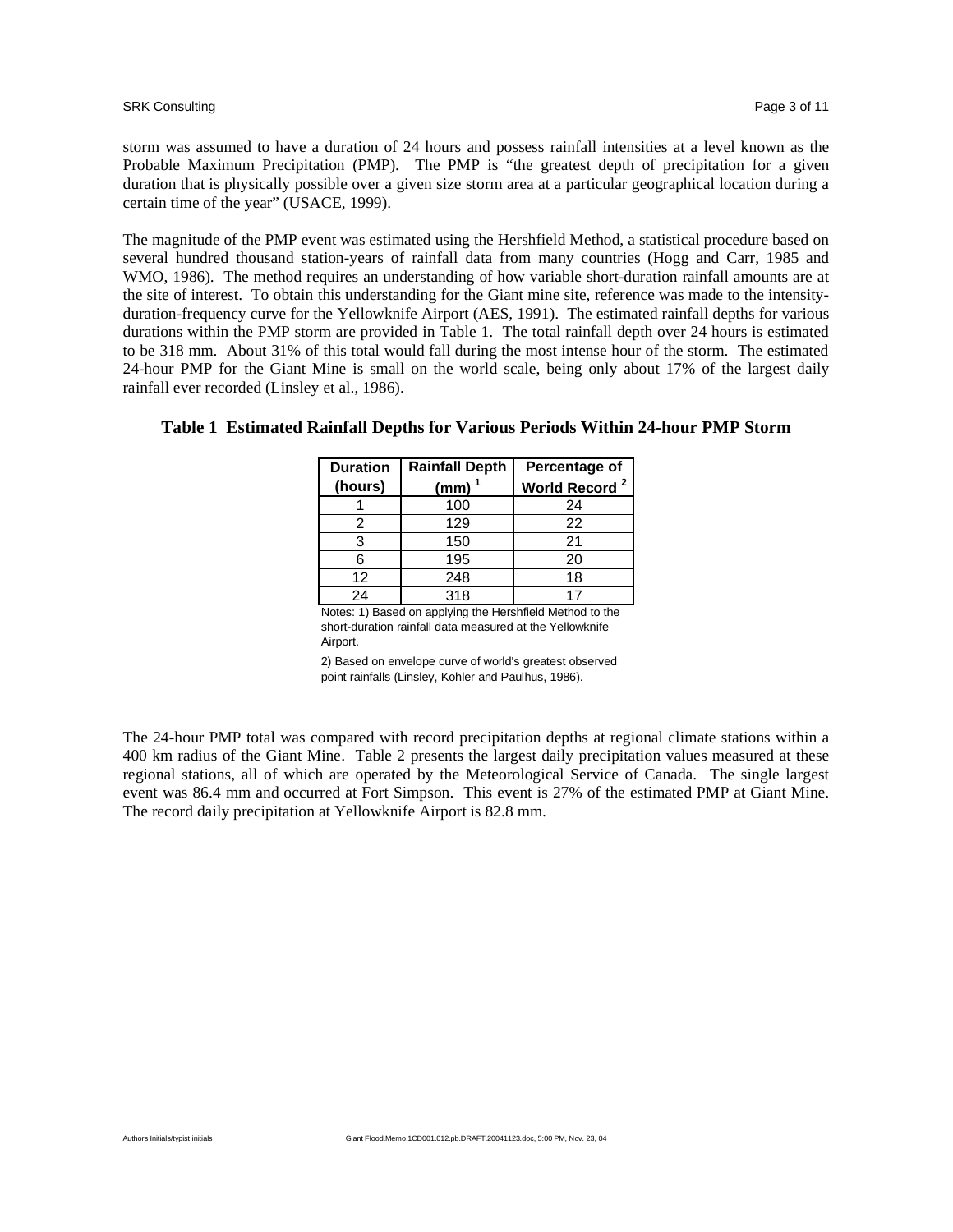| <b>MSC Climate Station</b> |                                 | <b>Period</b> | <b>Completeness</b> | <b>Maximum Daily Precipitation</b> |              |  |
|----------------------------|---------------------------------|---------------|---------------------|------------------------------------|--------------|--|
|                            |                                 | of Record     | of Record           | of Record                          |              |  |
| ID                         | <b>Name</b>                     |               | (%)                 | Depth (mm)                         | <b>Date</b>  |  |
|                            | 3071330 Caribou Mtn Lo          | 1976 - 1990   | 23.9                | 81.3                               | Jun 8, 1977  |  |
|                            | 2300850 Contwoyto Lake          | 1959 - 1981   | 99.9                | 48.8                               | Sep 28, 1967 |  |
|                            | 307JRN0 Crowe Tower             | 1984 - 1990   | 27.0                | 72.0                               | Jul 6, 1988  |  |
|                            | 2201800   Fort Providence       | 1943 - 1982   | 69.2                | 77.7                               | Jun 3, 1945  |  |
|                            | 2201900   Fort Reliance         | 1948 - 1991   | 96.0                | 39.9                               | Jul 10, 1963 |  |
|                            | 2201998   Fort Resolution       | 1911 - 1936   | 83.2                | 50.8                               | May 8, 1916  |  |
|                            | 2202000 Fort Resolution A       | 1930 - 2002   | 80.6                | 76.7                               | Nov 20, 1947 |  |
|                            | 2202100   Fort Simpson          | 1895 - 1963   | 89.9                | 86.4                               | Jul 24, 1935 |  |
|                            | 2202101 Fort Simpson A          | 1963 - 2002   | 97.4                | 85.8                               | Jun 30, 1988 |  |
|                            | 2202198   Fort Smith            | 1928 - 1946   | 88.5                | 63.0                               | Aug 21, 1930 |  |
|                            | 2202200   Fort Smith A          | 1943 - 2002   | 97.7                | 66.5                               | Jul 2, 1962  |  |
|                            | 2202398 Hay River               | 1893 - 1943   | 68.9                | 52.1                               | Jun 8, 1921  |  |
|                            | 2202400 Hay River A             | 1943 - 2002   | 98.4                | 59.9                               | Sep 13, 1991 |  |
|                            | 2202405 Hay River Paradise Gdns | 1962 - 2002   | 85.6                | 72.0                               | Jul 13, 1990 |  |
|                            | 3073655   Klewi Tower           | 1978 - 1990   | 25.9                | 67.8                               | Aug 15, 1989 |  |
| 23026HN Lupin A            |                                 | 1982 - 2002   | 99.2                | 41.8                               | Jul 9, 1983  |  |
|                            | 3074999   Parson Lake Tower     | 1968 - 1990   | 24.1                | 53.3                               | Jun 8, 1977  |  |
|                            | 307NM9J Rees Tower              | 1986 - 1990   | 20.8                | 81.7                               | Jun 20, 1986 |  |
|                            | 2203700 Snare Rapids            | 1947 - 2000   | 36.4                | 40.1                               | Aug 7, 1974  |  |
|                            | 3076108 Steen Lo                | 1964 - 2002   | 31.7                | 75.0                               | Jun 9, 1988  |  |
|                            | 3077498 Whitesand Afs           | 1996 - 2002   | 28.5                | 54.3                               | Jul 31, 1997 |  |
|                            | 3077500 Whitesand Lo            | 1968 - 1996   | 27.3                | 55.8                               | Jul 17, 1977 |  |
| 3077678                    | <b>IYates Lo</b>                | 1969 - 2002   | 29.4                | 62.2                               | May 23, 1975 |  |
| 2204100                    | Yellowknife A                   | 1942 - 2002   | 98.8                | 82.8                               | Aug 15, 1973 |  |
|                            | 2204200 Yellowknife Hydro       | 1943 - 2000   | 86.0                | 42.7                               | Oct 11, 1967 |  |

#### **Table 2 Historical Maximum Daily Precipitation at Climate Stations within 400 km Radius of Giant Mine**

Note: This table only lists stations with a record daily precipitation greater than 50 mm, unless the station has more than 20 years of record.

As indicated above, the PMP was assumed to coincide with the rapid melt of a snowpack. To represent this condition, the catchments controlled by the two tailings impoundments were assumed to be nearly impervious (i.e., minimal retention of the falling rainfall in surface depressions or soil moisture for subsequent evaporation or slow release to the tailings pond).

In addition to causing low rainfall retention on the catchments, a rapid melting snowpack would also result in high outflows from the two tailings impoundments even before the PMP storm hit. The magnitude of this high outflow rate was estimated assuming that, in the days preceding the PMP storm, the snowpack had been melting at a rate of 40 mm/d, which is near the maximum possible rate on a clear day (Church, 1988). Since the Northwest Pond and the Original Tailings Area have almost identical catchment areas of  $0.691 \text{ km}^2$  and 0.682 km<sup>2</sup>, respectively, the 40 mm/d melt rate corresponds with a daily average flow of 0.32 m<sup>3</sup>/s for both impoundments.

The assumed pre-storm flow of 0.32  $m<sup>3</sup>/s$  was compared against the maximum observed daily flows from small catchments throughout the Northwest Territories, Nunavut and northern Alberta. Table 3 shows the record daily floods at all stations in the Water Survey of Canada (WSC) database with catchment areas less than 2000  $\text{km}^2$  in the Northwest Territories and Nunavut. Table 4 provides the same information for stations in northern Alberta (north of 57° latitude). To facilitate comparison of the flows from the differently sized catchment areas, the flood values have been expressed as unit discharges in units of  $m^3/s/km^2$  (i.e., the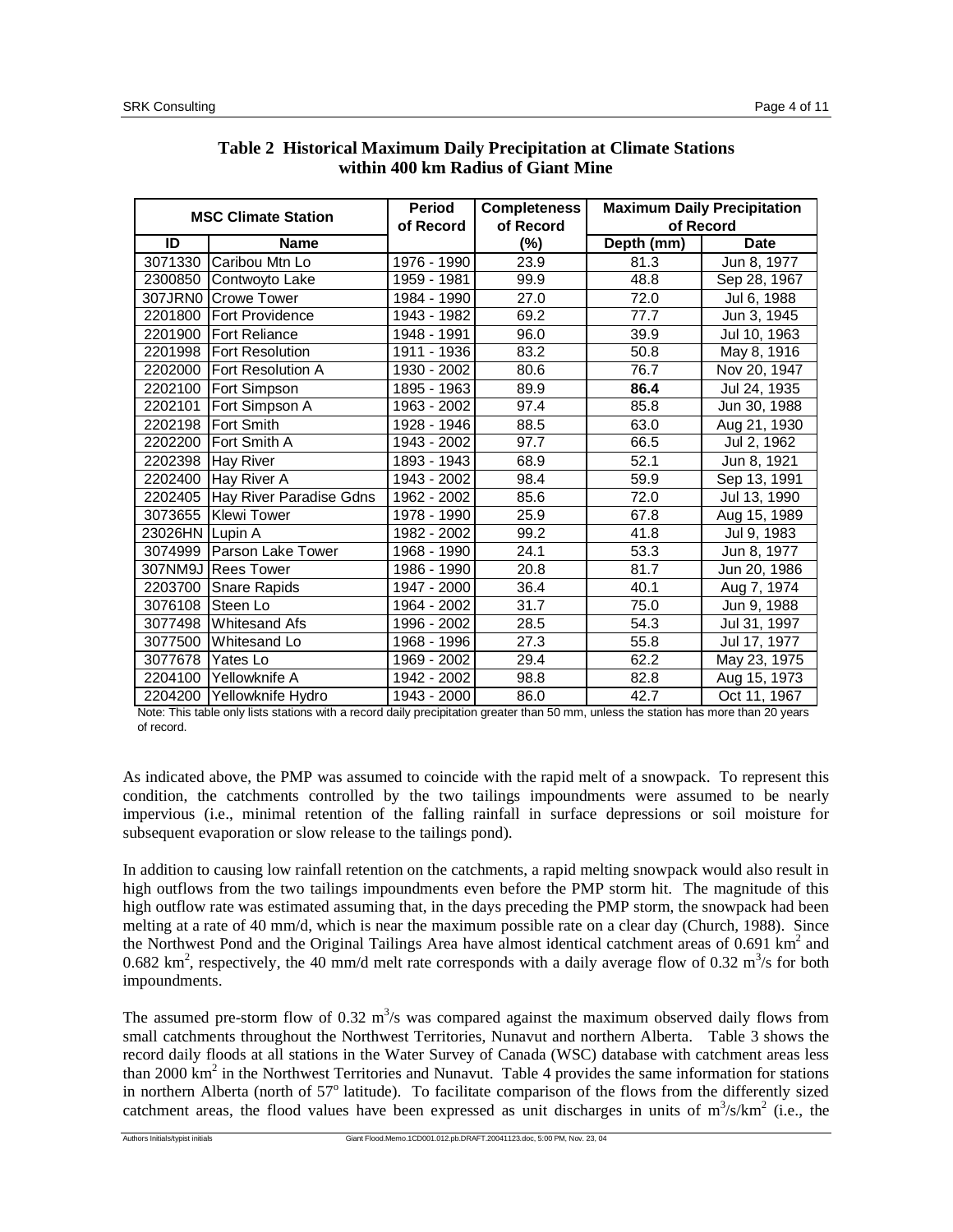absolute flood value has been divided by the contributing catchment area). The  $0.32 \text{ m}^3/\text{s}$  flow for the two tailings impoundments converts to a unit discharge of  $0.46 \text{ m}^3/\text{s/km}^2$ . Examination of Tables 3 and 4 reveals that, of the 84 WSC stations, only five stations have ever recorded a higher unit daily discharge rate. Thus, the assumed antecedent conditions prior to the occurrence of the PMP storm already represent an unusually high flow rate in the North.

| <b>WSC Streamflow Gauging Station</b> |                                                                           | Period                     | Catchment          | <b>Maximum Peak Daily</b> |                        | <b>Maximum Peak Instantaneous</b>      |                |
|---------------------------------------|---------------------------------------------------------------------------|----------------------------|--------------------|---------------------------|------------------------|----------------------------------------|----------------|
|                                       |                                                                           | of Record                  | Area               |                           | <b>Flood of Record</b> | <b>Flood of Record</b>                 |                |
| ID                                    | Name                                                                      |                            | (km <sup>2</sup> ) | $(m^3/s)$                 | $(m^3/s/km^2)$         | $(m^3/s)$                              | $(m^3/s/km^2)$ |
|                                       | 06MA004 Akkutuak Creek near Baker Lake                                    | 1978 - 1990                | 15                 | $\overline{7}$            | 0.47                   | $\overline{7}$<br>$\ddot{}$            | 0.47           |
|                                       | 10VC001 Allen River near the mouth                                        | 1971 - 1979                | 448                | 105                       | 0.23                   | 130                                    | 0.29           |
|                                       | 10UH002 Apex River at Apex                                                | 1973 - 1994                | 58.5               | 11.8                      | 0.20                   | 21.4                                   | 0.37           |
|                                       | 10PC002 Atitok Creek near Dismal Lakes                                    | 1980 - 1990                | 217                | 72.1                      | 0.33                   | 105                                    | 0.48           |
|                                       | 07SB013 Baker Creek at outlet of Lower Martin Lake                        | 1983 - 2001                | 121                | 8.35                      | 0.07                   | 8.45                                   | 0.07           |
|                                       | 07SB009 Baker Creek near Yellowknife                                      | 1968 - 1982                | 126                | 4.16                      | 0.03                   | 4.19                                   | 0.03           |
|                                       | 10HC003 Big Smith Creek near Highway No. 1                                | 1974 - 1994                | 964                | 170                       | 0.18                   | 170<br>$\ddot{}$                       | 0.18           |
|                                       | 10ED003 Birch River at Highway No. 7                                      | 1975 - 2001                | 542                | 304                       | 0.56                   | 390                                    | 0.72           |
|                                       | 10LC010 Boot Creek near Inuvik                                            | 1981 - 1990                | 28.2               | 4.59                      | 0.16                   | 4.59<br>$\ddot{}$                      | 0.16           |
|                                       | 10KA003 Bosworth Creek at Norman Wells                                    | 1976 - 1979                | 122                | 7.31                      | 0.06                   | 7.31<br>$\ddot{}$                      | 0.06           |
|                                       | 10KA007 Bosworth Creek near Norman Wells                                  | 1980 - 1994                | 109                | 19.7<br>20.7              | 0.18                   | 23.5                                   | 0.22           |
|                                       | 10LC009 Cabin Creek above Highway No. 8                                   | 1984 - 1995                | 133                |                           | 0.16                   | 24.1                                   | 0.18           |
|                                       | 10LC007 Caribou Creek above Highway No. 8                                 | 1975 - 2001                | 625                | 65<br>102                 | 0.10                   | 67.2                                   | 0.11           |
|                                       | 06NC001 Diana River near Rankin Inlet                                     | 1989 - 1995                | 1460               |                           | 0.07                   | 102<br>$\ddot{}$                       | 0.07           |
|                                       | 10UF001 Duval River near Pangnirtung                                      | 1977 - 1983                | 95.5               | 22.3                      | 0.23                   | 39.7                                   | 0.42           |
|                                       | 10VH001 Falls River near D'Iberville Fiord                                | 1975                       | 32.6               | 4.28                      | 0.13                   | 4.28<br>÷.                             | 0.13           |
|                                       | 06OA003 Far Creek at Far Lake outlet                                      | 1978 - 1981                | 0.21               | 0.113                     | 0.54                   | 0.134                                  | 0.64           |
|                                       | 10EA002 Flat River at Cantung Camp                                        | 1974 - 1987                | 155<br>171         | 22.6                      | 0.15                   | 24.9                                   | 0.16           |
|                                       | 10EA004 Flat River at Tungsten Airstrip                                   | 1988 - 1992                | 1490               | 26.8                      | 0.16<br>0.05           | 27.5                                   | 0.16           |
|                                       | 10TF001 Freshwater Creek near Cambridge Bay                               | 1975 - 2001<br>1978 - 1994 | 1530               | 74<br>221                 | 0.14                   | 76<br>228                              | 0.05<br>0.15   |
|                                       | 10QC002 Gordon River near the mouth                                       | 1988 - 2001                | 329                |                           | 0.09                   |                                        | 0.09           |
|                                       | 10ND004 Hans Creek above Eskimo Lakes<br>10ND001 Hans Creek near Inuvik   | 1977 - 1987                | 337                | 28.5<br>87                | 0.26                   | 28.5<br>$\ddot{}$<br>87<br>$\ddot{}$   | 0.26           |
|                                       |                                                                           | 1973 - 1995                | 701                | 62.3                      | 0.09                   | 66.7                                   | 0.10           |
|                                       | 10GC002 Harris River near the mouth<br>10LC017 Havikpak Creek near Inuvik | 1995 - 2001                |                    | 4.65                      | 0.31                   |                                        |                |
|                                       | 07SA004 Indin River above Chalco Lake                                     |                            | 15.2               |                           |                        | 4.65<br>$\ddot{}$                      | 0.31           |
|                                       |                                                                           | 1978 - 2001                | 1520               | 105<br>23.6               | 0.07<br>0.08           | 106                                    | 0.07<br>0.08   |
|                                       | 10PB002 Izok Lake inflow<br>10LD002 Jackfish Creek near Fort Good Hope    | 1993 - 1994<br>1982 - 1986 | 313<br>62.9        | 4.98                      | 0.08                   | 23.6<br>$\ddot{}$<br>4.98<br>$\ddot{}$ | 0.08           |
|                                       | 10FB005 Jean-Marie River at Highway No. 1                                 | 1973 - 2001                | 1310               | 211                       | 0.16                   | 216                                    | 0.16           |
|                                       | 10KA006 Jungle Ridge Creek near the mouth                                 | 1980 - 1993                | 41.3               | 12.3                      | 0.30                   | 12.3<br>$\ddot{}$                      | 0.30           |
|                                       | 10EB003 Lened Creek above Little Nahanni River                            | 1983 - 1992                | 34.3               | 5.88                      | 0.17                   | 6.51                                   | 0.19           |
|                                       | 10EB002 Mac Creek near the mouth                                          | 1978 - 1992                | 216                | 59.3                      | 0.27                   | 66.4                                   | 0.31           |
|                                       | 10UB001 Marcil Creek near Arctic Bay                                      | 1978 - 1981                | 139                | 17.6                      | 0.13                   | 23.7                                   | 0.17           |
|                                       | 07QC004 Marten River above Thoa River                                     | 1977 - 1989                | 738                | 42.9                      | 0.06                   | 43.3                                   | 0.06           |
|                                       | 06OA002 Meadow Creek above Saqvaqjuac Inlet                               | 1978 - 1981                | 0.16               | 0.069                     | 0.43                   | 0.076                                  | 0.48           |
|                                       | 10VC002 Mecham River near Resolute                                        | 1972 - 1979                | 86.8               | 27                        | 0.31                   | 63.1                                   | 0.73           |
|                                       | 10GB005 Metahdali Creek above Willowlake River                            | 1977 - 1987                | 344                | 64.4                      | 0.19                   | 73.3                                   | 0.21           |
|                                       | 06OA004 P/N Lake outlet                                                   | 1978 - 1981                | 0.36               | 0.094                     | 0.26                   | 0.102                                  | 0.28           |
|                                       | 10FC001 Plateau Creek near Willow Lake                                    | 1979 - 1985                | 69.9               | 13.2                      | 0.19                   | 13.2<br>$\ddot{}$                      | 0.19           |
|                                       | 10EC002 Prairie Creek at Cadillac Mine                                    | 1975 - 1990                | 495                | 127                       | 0.26                   | 187                                    | 0.38           |
|                                       | 06MA002 Qinguq Creek near Baker Lake                                      | 1970 - 1994                | 432                | 96                        | 0.22                   | 96<br>$\ddot{}$                        | 0.22           |
|                                       | 10ED006 Rabbit Creek at Highway No. 7                                     | 1984 - 1990                | 92.7               | 19.8                      | 0.21                   | 21.3                                   | 0.23           |
|                                       | 10ED004 Rabbit Creek below Highway No. 7                                  | 1978 - 1983                | 105                | 24.4                      | 0.23                   | 28.1                                   | 0.27           |
|                                       | 10MC007 Rat River near Fort McPherson                                     | 1981 - 1990                | 1260               | 152                       | 0.12                   | 177                                    | 0.14           |
|                                       | 10LC003 Rengleng River below Highway No. 8                                | 1976 - 2001                | 1310               | 152                       | 0.12                   | 170                                    | 0.13           |
|                                       | 10GC005 Sahndaa Creek at Highway No. 1                                    | 1982 - 1990                | 251                | 115                       | 0.46                   | 149                                    | 0.59           |
|                                       | 06OA005 Saqvaqjuac River above Saqvaqjuac Inlet                           | 1979 - 1981                | 607                | 79.4                      | 0.13                   | 85.4                                   | 0.14           |
|                                       | 10ED009 Scotty Creek at Highway No. 7                                     | 1995 - 2001                | 202                | 7.39                      | 0.04                   | 7.56                                   | 0.04           |
|                                       | 10KA005 Seepage Creek at Norman Wells                                     | 1975 - 1978                | 30.8               | 8.47                      | 0.28                   | 8.47<br>$\ddot{}$                      | 0.28           |
|                                       | 10HB004 Silverberry River near Little Dal Lake                            | 1981 - 1990                | 1420               | 229                       | 0.16                   | 278                                    | 0.20           |
|                                       | 06LC003 Siurag Creek near outlet to Kazan River                           | 1980 - 1990                | 1480               | 450                       | 0.30                   | 450<br>$\ddot{}$                       | 0.30           |
|                                       | 10VC013 Snowbird Creek near Bradford Island                               | 1976                       | 87                 | 7.48                      | 0.09                   | 7.48<br>$\ddot{}$                      | 0.09           |
|                                       | 07RC001 Thonokied River near the mouth                                    | 1981 - 1990                | 1780               | 168                       | 0.09                   | 174                                    | 0.10           |
|                                       | 10ND002 Trail Valley Creek near Inuvik                                    | 1977 - 2001                | 68.3               | 45.9                      | 0.67                   | 45.9<br>$\ddot{}$                      | 0.67           |
|                                       | 10HA002 Tsichu River at Canol Road                                        | 1976 - 1992                | 219                | 50.9                      | 0.23                   | 55.5                                   | 0.25           |
| 10UE001                               | Tulugak River on Broughton Island                                         | 1982                       | 27.4               | 6.6                       | 0.24                   | 8.51                                   | 0.31           |
|                                       | 07SC002 Waldron River near the mouth                                      | 1979 - 1994                | 1830               | 75.3                      | 0.04                   | 75.5                                   | 0.04           |
|                                       | 10LA004 Weldon Creek near the mouth                                       | 1978 - 1990                | 852                | 150                       | 0.18                   | 150<br>$\ddot{}$                       | 0.18           |
|                                       | 10HB003 Wrigley River near the mouth                                      | 1978 - 1987                | 1230               | 478                       | 0.39                   | 889                                    | 0.72           |
|                                       | 10ND003 Zed Creek near Inuvik                                             | $1978 - 1982$              | 401                | 4.42                      | 0.01                   | 4.42<br>$\ddot{}$                      | 0.01           |
|                                       |                                                                           |                            |                    |                           |                        |                                        |                |

## **Table 3 Historical Maximum Flood Discharges at WSC Stations in Northwest Territories and Nunavut with Small Catchment Areas**

10ND003 2ed Creek near Inuvik<br>Note: For 20 stations in this table, the instantaneous peak of the station's largest flood was not measured. In these cases, the instantaneous peak was estimated to equal the daily<br>Nod peak. T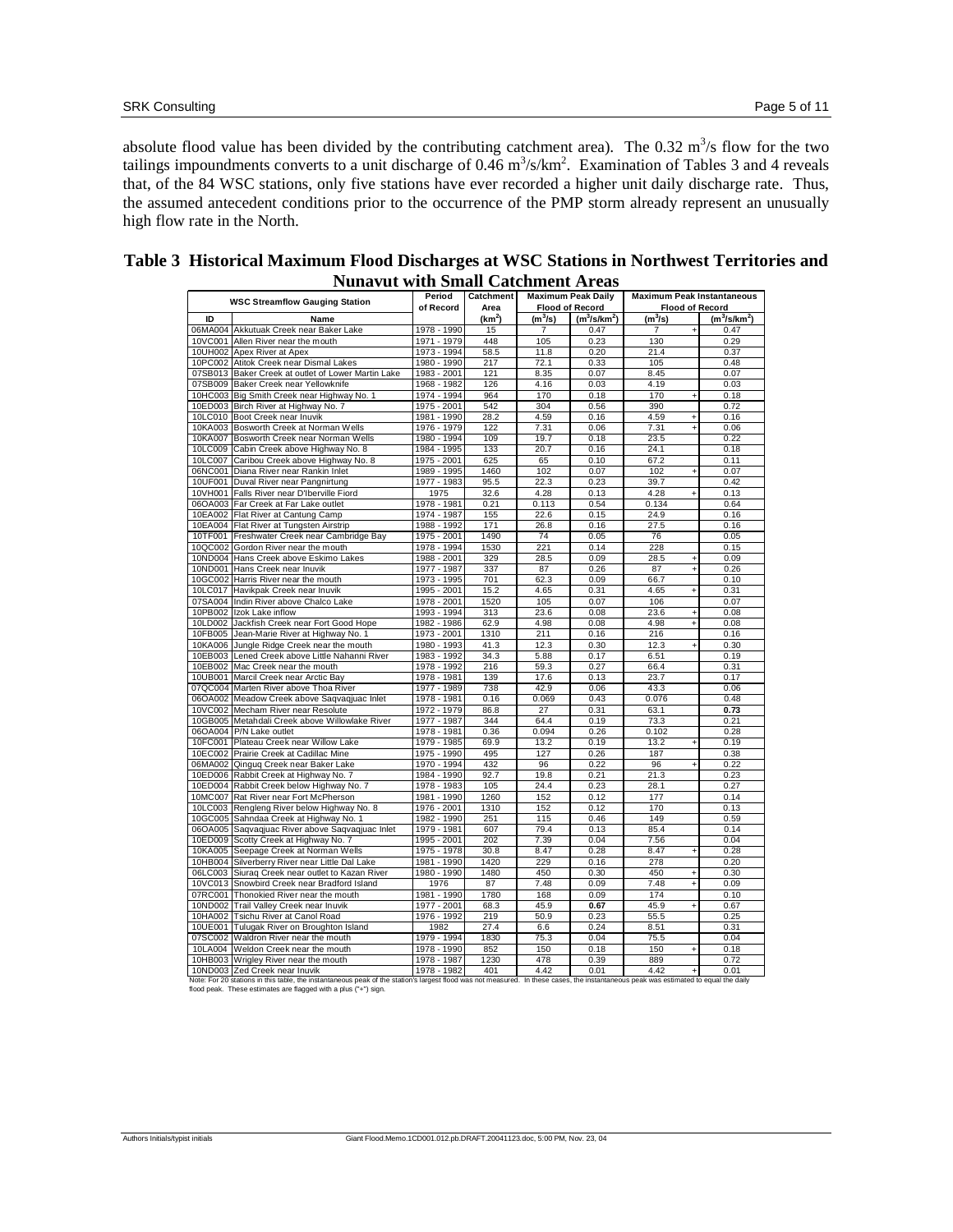# **Table 4 Historical Maximum Flood Discharges at WSC Stations in Northern Alberta with Small Catchment Areas**

| <b>WSC Streamflow Gauging Station</b>                                                                                                                                                     |                                                    | Period         | <b>Maximum Peak Daily</b><br>Catchment |               |                        | <b>Maximum Peak Instantaneous</b> |                        |                |
|-------------------------------------------------------------------------------------------------------------------------------------------------------------------------------------------|----------------------------------------------------|----------------|----------------------------------------|---------------|------------------------|-----------------------------------|------------------------|----------------|
|                                                                                                                                                                                           |                                                    | of Record      | Area                                   |               | <b>Flood of Record</b> |                                   | <b>Flood of Record</b> |                |
| ID                                                                                                                                                                                        | Name                                               |                | (km <sup>2</sup> )                     | $(m^3\!/\!s)$ | $(m^3\text{/s/km}^2)$  | $(m^3\!/\!s)$                     |                        | $(m^3/s/km^2)$ |
|                                                                                                                                                                                           | 07DA012 Asphalt Creek near Fort Mackay             | 1976 - 1977    | 148                                    | 3.6           | 0.02                   | 3.6                               | $\ddot{}$              | 0.02           |
|                                                                                                                                                                                           | 07DA005 Beaver River near Fort Mackay              | 1973 - 1975    | 454                                    | 54.1          | 0.12                   | 54.1                              | $\ddot{}$              | 0.12           |
|                                                                                                                                                                                           | 07NB006 Bench Mark Creek near Fort Smith           | 1968 - 1983    | 43                                     | 2.0           | 0.05                   | 2.29                              |                        | 0.05           |
| 07JF004                                                                                                                                                                                   | Boyer River near Paddle Prairie                    | 1979 - 2003    | 94.3                                   | 16.9          | 0.18                   | 21.4                              |                        | 0.23           |
|                                                                                                                                                                                           | 07DA014 Calumet River near Fort Mackay             | 1976 - 1977    | 183                                    | 3.71          | 0.02                   | 3.71                              | $\ddot{}$              | 0.02           |
|                                                                                                                                                                                           | 07DB002 Dover River near the mouth                 | 1976 - 1977    | 963                                    | 24.6          | 0.03                   | 24.6                              | $\ddot{}$              | 0.03           |
|                                                                                                                                                                                           | 07DA010 Ells River below Gardiner Lakes            | 1976 - 1978    | 1380                                   | 21            | 0.02                   | 21.6                              |                        | 0.02           |
|                                                                                                                                                                                           | 07DA009 Hartley Creek near Fort Mackay             | 1975 - 1993    | 358                                    | 17.2          | 0.05                   | 18.7                              |                        | 0.05           |
|                                                                                                                                                                                           | 07OB007 Hutch Lake tributary near High Level       | 1977 - 1986    | 103                                    | 2.28          | 0.02                   | 2.31                              |                        | 0.02           |
| 07JD003                                                                                                                                                                                   | Jackpine Creek at Wadlin Lake Road                 | 1972 - 2003    | 582                                    | 60.7          | 0.10                   | 61.5                              |                        | 0.11           |
|                                                                                                                                                                                           | 07DA016 Joslyn Creek near Fort Mackay              | 1976 - 1993    | 257                                    | 40            | 0.16                   | 40.0                              | $\ddot{}$              | 0.16           |
|                                                                                                                                                                                           | 07HF002 Keg River at Highway No. 35                | 1972 - 2003    | 667                                    | 142           | 0.21                   | 154                               |                        | 0.23           |
| 07JC001                                                                                                                                                                                   | Lafond Creek near Red Earth Creek                  | 1976 - 2003    | 491                                    | 26.5          | 0.05                   | 30.2                              |                        | 0.06           |
|                                                                                                                                                                                           | 07OB006 Lutose Creek near Steen River              | 1978 - 2003    | 292                                    | 18.5          | 0.06                   | 19.5                              |                        | 0.07           |
|                                                                                                                                                                                           | 07OB005 Meander River at outlet Hutch Lake         | 1976 - 1995    | 507                                    | 19.3          | 0.04                   | 19.5                              |                        | 0.04           |
|                                                                                                                                                                                           | 07DA008 Muskeg River near Fort Mackay              | 2003<br>1974 - | 1460                                   | 66.1          | 0.05                   | 66.4                              |                        | 0.05           |
|                                                                                                                                                                                           | 07DA013 Pierre River near Fort Mackay              | 1976 - 1977    | 123                                    | 1.57          | 0.01                   | 2.72                              |                        | 0.02           |
|                                                                                                                                                                                           | 07NB007 Salt River below Peace Point Highway       | 1973 - 1980    | 1060                                   | 39.4          | 0.04                   | 39.4                              | $\ddot{}$              | 0.04           |
| 07OA001                                                                                                                                                                                   | Sousa Creek near High Level                        | 1971 - 2003    | 819                                    | 71.4          | 0.09                   | 78.7                              |                        | 0.10           |
|                                                                                                                                                                                           | 07DA006 Steepbank River near Fort McMurray         | 1974 - 2003    | 1320                                   | 81            | 0.06                   | 92                                |                        | 0.07           |
|                                                                                                                                                                                           | 07DA015 Tar River near Fort Mackay                 | 1976 - 1977    | 301                                    | 14.5          | 0.05                   | 14.5                              | $\ddot{}$              | 0.05           |
|                                                                                                                                                                                           | 07DA019 Tar River near Fort Mackay (Upper Station) | 1977           | 103                                    | 1.76          | 0.02                   | 1.81                              |                        | 0.02           |
|                                                                                                                                                                                           | 07JD004 Teepee Creek near La Crete                 | 1981 - 2003    | 136                                    | 20.8          | 0.15                   | 23.4                              |                        | 0.17           |
|                                                                                                                                                                                           | 07DA011 Unnamed Creek near Fort Mackay             | 1976 - 1993    | 274                                    | 16.7          | 0.06                   | 18.7                              |                        | 0.07           |
| Note: For 7 stations in this table, the instantaneous peak of the station's largest flood was not measured. In these cases, the instantaneous peak was estimated to equal the daily flood |                                                    |                |                                        |               |                        |                                   |                        |                |

peak. These estimates are flagged with a plus ("+") sign.

# **2.3 Modelling of PMF Hydrographs**

Two types of modelling work were required to complete the estimation of the PMF's for the Northwest Pond and the Original Tailings Area. The first type involved transforming the rainfall on the catchments of the tailings impoundments into flood hydrographs, while the second entailed routing the resulting flood hydrographs through the respective tailings ponds. Both types of modelling were undertaken using a computer model developed by the U.S. Corps of Engineers known as HEC-HMS (USACE, 2001). The setups of the model for the two tailings impoundments are documented in Table 5.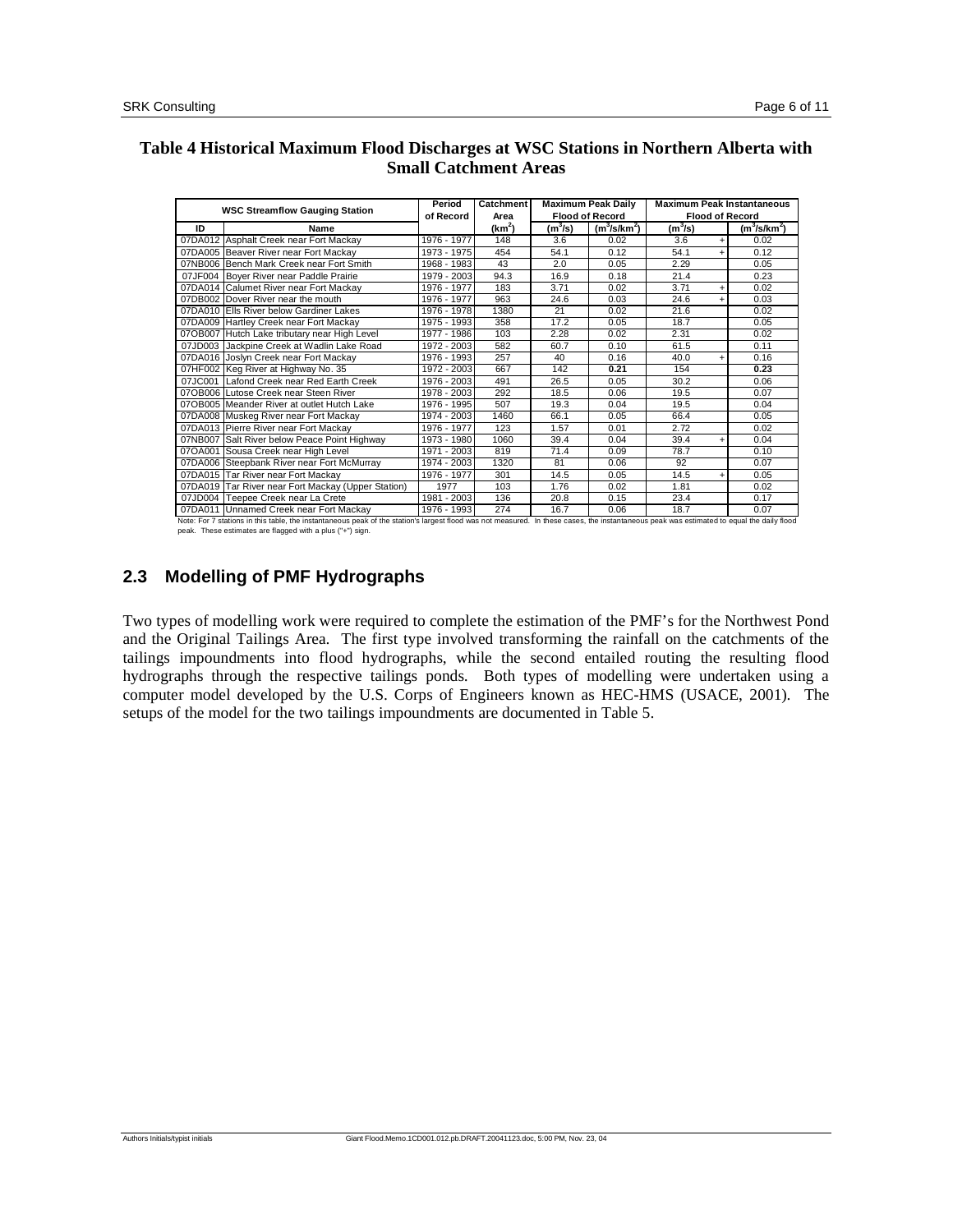# **Table 5 Adopted Inputs for HEC-HMS Model to Simulate Probable Maximum Floods at the Giant Mine Tailings Impoundments**

| Item                             | <b>Original Tailings</b><br>Area | <b>Northwest Pond</b>         | <b>Comment</b>                                                                                                                                                 |  |  |
|----------------------------------|----------------------------------|-------------------------------|----------------------------------------------------------------------------------------------------------------------------------------------------------------|--|--|
| Version of HEC-HMS model         | 2.2.2                            | 2.2.2                         | Released May 28, 2003.                                                                                                                                         |  |  |
| Model time step (minutes)        | 5                                | 5                             |                                                                                                                                                                |  |  |
| Precipitation model              | <b>Frequency Storm</b>           |                               | Frequency Storm   The PMP rainfall event was constructed with a 5-minute increment and a 24-hour                                                               |  |  |
|                                  |                                  |                               | duration. The storm was assumed to have a symmetrical shape in which the rainfall                                                                              |  |  |
|                                  |                                  |                               | intensity steadily increased through the first 12 hours of the storm and then steadily<br>decreased through the remaining 12 hours.                            |  |  |
| Rainfall loss method             | SCS Curve No.                    | SCS Curve No.                 | The model was set up in such a manner that virtually all of the storm's rainfall was                                                                           |  |  |
|                                  | $= 80$ and                       | $= 80$ and                    | assumed to be rapidly shed from the catchment to form the flood hydrograph.                                                                                    |  |  |
|                                  | impervious area                  | impervious area               | Allowance was made for only a small retention of rainfall for subsequent evaporation                                                                           |  |  |
|                                  | $= 10%$                          | $= 25%$                       | or slow release to the catchment's streams. The pond surface was represented as                                                                                |  |  |
|                                  |                                  |                               | an impervious surface (i.e., no retention of rainfall). The remainder of the catchment                                                                         |  |  |
|                                  |                                  |                               | was assumed to behave as a highly saturated surface (SCS Curve No. = 80 with no                                                                                |  |  |
|                                  |                                  |                               | initial interception losses).                                                                                                                                  |  |  |
| <b>Transformation method</b>     | <b>Clark Unit</b>                | <b>Clark Unit</b>             | This was adopted method for transforming the storm's excess rainfall into surface                                                                              |  |  |
|                                  | Hydrograph                       | Hydrograph                    | runoff.                                                                                                                                                        |  |  |
| Time of concentration            | 0.69                             | 0.53                          | Estimated using an empirical prediction equation developed in northeastern U.S.A                                                                               |  |  |
| (hours)                          |                                  |                               | (Straub et al., 2000). The U.S.A. catchments used to develop the equation likely                                                                               |  |  |
|                                  |                                  |                               | have a faster response time than the TCA catchment. Accordingly, the use of the                                                                                |  |  |
|                                  |                                  |                               | empirical equation likely underestimates the true time of concentration of the TCA                                                                             |  |  |
|                                  |                                  |                               | catchment, which leads to an overestimation of the true PMF peak.                                                                                              |  |  |
| Storage coefficient              | 1.3                              | 1.3                           | Estimated using an empirical prediction equation developed in northeastern U.S.A.                                                                              |  |  |
| (hours)                          |                                  |                               | (Straub et al., 2000). Similar to above, the U.S.A. catchments likely have lower                                                                               |  |  |
|                                  |                                  |                               | storage capacities than the TCA catchment. Accordingly, the use of the empirical                                                                               |  |  |
|                                  |                                  |                               | equation likely underestimates the true storage coefficient of the TCA catchment,<br>which leads to an overestimation of the true PMF peak.                    |  |  |
| Baseflow method                  | Recession                        | Recession                     |                                                                                                                                                                |  |  |
|                                  | with initial flow                | with initial flow             | The PMP storm was assumed to fall on a ripe snowpack that, in the days preceding<br>the storm, was experiencing an extremely high snowmelt rate of 40 mm/d. To |  |  |
|                                  | of 0.32 $\text{m}^3/\text{s}$    | of 0.32 $\text{m}^3/\text{s}$ | approximate the effect of these conditions, the initial inflow to and outflow from the                                                                         |  |  |
|                                  |                                  |                               | TCA were both set to the average flow generated by 40 mm of melt over one day                                                                                  |  |  |
|                                  |                                  |                               | (assuming no losses). The contribution from snowmelt was assumed to decay                                                                                      |  |  |
|                                  |                                  |                               | subsequent to the storm's arrival.                                                                                                                             |  |  |
| Drainage area (km <sup>2</sup> ) | 0.682                            | 0.691                         |                                                                                                                                                                |  |  |
| Simulation period                | 4 days in June                   | 4 days in June                | The PMP was assumed to hit on the first day of the simulation. The simulation was                                                                              |  |  |
|                                  |                                  |                               | extended beyond the storm to examine the time required for the storm water to drain                                                                            |  |  |
|                                  |                                  |                               | from the tailings pond via the spillway.                                                                                                                       |  |  |

The results of applying the HEC-HMS model to the Northwest Pond are graphically illustrated in Figure 3. The simulated inflow hydrograph to the tailings impoundment has an instantaneous peak of almost  $12 \text{ m}^3/\text{s}$ . Storage within the tailings impoundment causes a substantial attenuation of this peak so that the outflow from the spillway peaks at  $2.5 \text{ m}^3/\text{s}$ . At the time of the peak outflow, the pond surface would have risen 0.68 m above the crest of the spillway and some  $137,000 \text{ m}^3$  of the flood waters would be temporarily stored in the Northwest Pond. The large reduction in the peak of the PMF is due to the large storage available and the constricted spillway shape. This constricted shape (i.e., sideslopes of 1H:1V) is possible because it is anticipated that the spillway will be cut in bedrock. If the spillway is constructed in soil, then milder sideslopes will be required and the impoundment's capacity to attenuate floods will be reduced somewhat.

Figure 4 presents the model results for the Original Tailings Area. The simulated inflow hydrograph peaks at just over 11 m<sup>3</sup>/s. The three spillway options outlined in Section 2.1 have varying capacities to reduce the magnitude of this peak. For Option 1, the peak of the outflow hydrograph is  $5.4 \text{ m}^3/\text{s}$ , or roughly half the peak of the inflow hydrograph. Option 2 has a greater available storage above the spillway crest and, as a result, would reduce the peak of the PMF to

3.8  $m<sup>3</sup>/s$  at the spillway. Option 3, with its constricted outflow capacity, would result in an outflow peak of  $3.3 \text{ m}^3$ /s. Details on the amount of water temporarily stored in the North Pond during passage of the PMF are given in Figure 4. The results of the modelling work indicate significant improvements could be achieved in the pond's capacity to reduce flood peaks by raising the crest elevation of the spillway above the preferred level and/or reducing the basewidth of the spillway.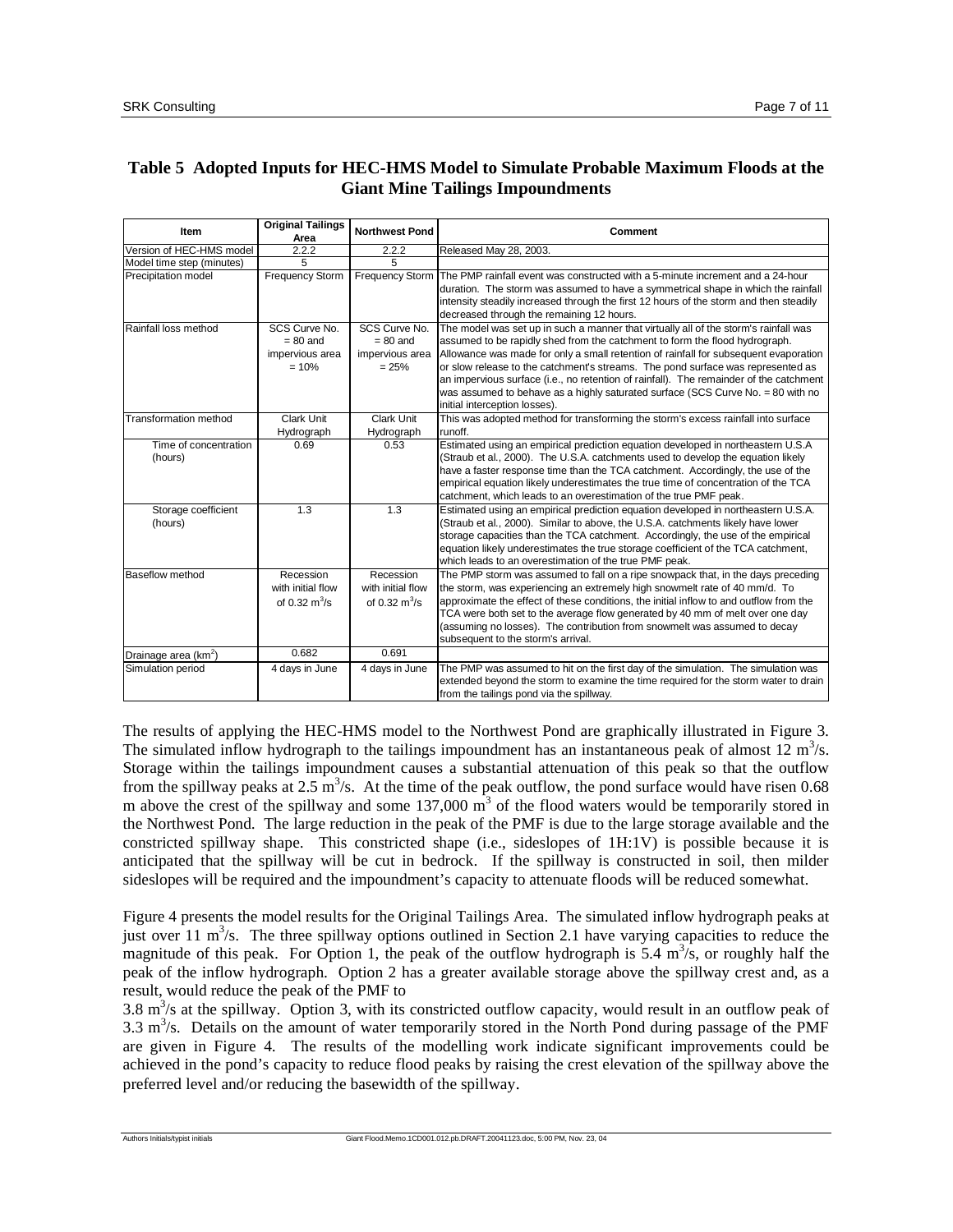#### **2.4 Validation of PMF Estimates**

The PMF estimates for the Giant Mine tailings impoundments were checked for reasonableness using the Canadian envelope curve of maximum observed floods. The most up-to-date and comprehensive version of the Canadian envelope curve appears to be the one contained in the publication entitled "Hydrology of Floods in Canada: A Guide to Planning and Design" (NRCC, 1989). The authors of this publication assembled a list of 22 of the highest known floods to have ever been experienced in Canada. The top plot on Figure 5 shows the 22 flood values on a logarithmic graph of unit discharge vs. catchment area. Superimposed on this graph is an envelope curve that bounds all of the flood data. The equation for this envelope curve is known as the "Creager Equation" and takes the form of a double exponential. The Creager Equation is an empirical relationship that provides a simple means of comparing floods in different regions and on different sizes of catchment. The relationship is consistent with the observed behaviour that unit flood discharge decreases as drainage area increases. The positioning of the Creager Equation on a logarithmic plot is dictated by a single constant known as the "Creager Constant". The magnitude of the Creager Constant may be used as a measure of the flood-producing characteristics of a region. The higher the constant, the more severe is the flood regime. A Creager Curve with a Creager Constant of 44 envelopes all of the known extreme floods experienced in Canada.

The bottom plot on Figure 5 compares the estimated PMF values for the two tailings impoundments against the Canadian envelope curve. The peaks of the inflow and outflow hydrographs for the Northwest Pond have unit discharges of 16.9 m<sup>3</sup>/s/km<sup>2</sup> and 3.6 m<sup>3</sup>/s/km<sup>2</sup>, respectively. The peak of the inflow hydrograph for the Original Tailings Area has a unit discharge of  $16.4 \text{ m}^3/\text{s/km}^2$ . The various proposed options for providing a spillway at this second impoundment would result in unit discharges ranging from  $4.8 \text{ m}^3/\text{s/km}^2$  to 7.9  $\text{m}^3\text{/s/km}^2$ . For both impoundments, the peaks of the inflow hydrographs fall just below the Canadian envelope curve, while the outflow peaks fall well below the envelope curve.

As an additional check on the PMF estimates, the bottom plot shows the record peak instantaneous floods observed at all WSC stations in the Northwest Territories, Nunavut and northern Alberta with catchment areas less than  $2,000 \text{ km}^2$  (see Tables 3 and 4). All of the observed record floods have unit discharges less than 1.0  $\text{m}^3/\text{s}/\text{km}^2$  and fall well below the simulated outflow peaks for the Northwest Pond and the Original Tailings Area.

# **3 Flood Estimation Method for Ungauged Locations**

This section describes the development of a method for estimating the 2-, 10-, 100- and 200-year peak instantaneous discharges at ungauged locations around the mine site. The adopted estimation technique is known as Regional Analysis. In essence, this technique provides a means of inferring the flood hydrology of an ungauged location from the streamflow records of measured streams in the region. The data from the measured streams are transposed to the ungauged location by way of empirical equations that relate flood magnitude to the physiographic characteristics of the catchment that generates the flood. The development of the Regional Analysis involved four steps, as outlined below.

## **3.1 Data Assembly**

The first step entailed data gathering. The network of streamflow gauging stations operated by the Water Survey of Canada (WSC) was searched to find suitable data for developing the Regional Analysis. The emphasis of the search was to identify stations that: i) had long periods of record; ii) were in reasonably close proximity to the mine site; and iii) measured flows from a wide range of catchment areas. Table 6 provides details of the 36 stations that were identified in the search. From the streamflow record of each of these stations, an annual series of flood peaks was extracted.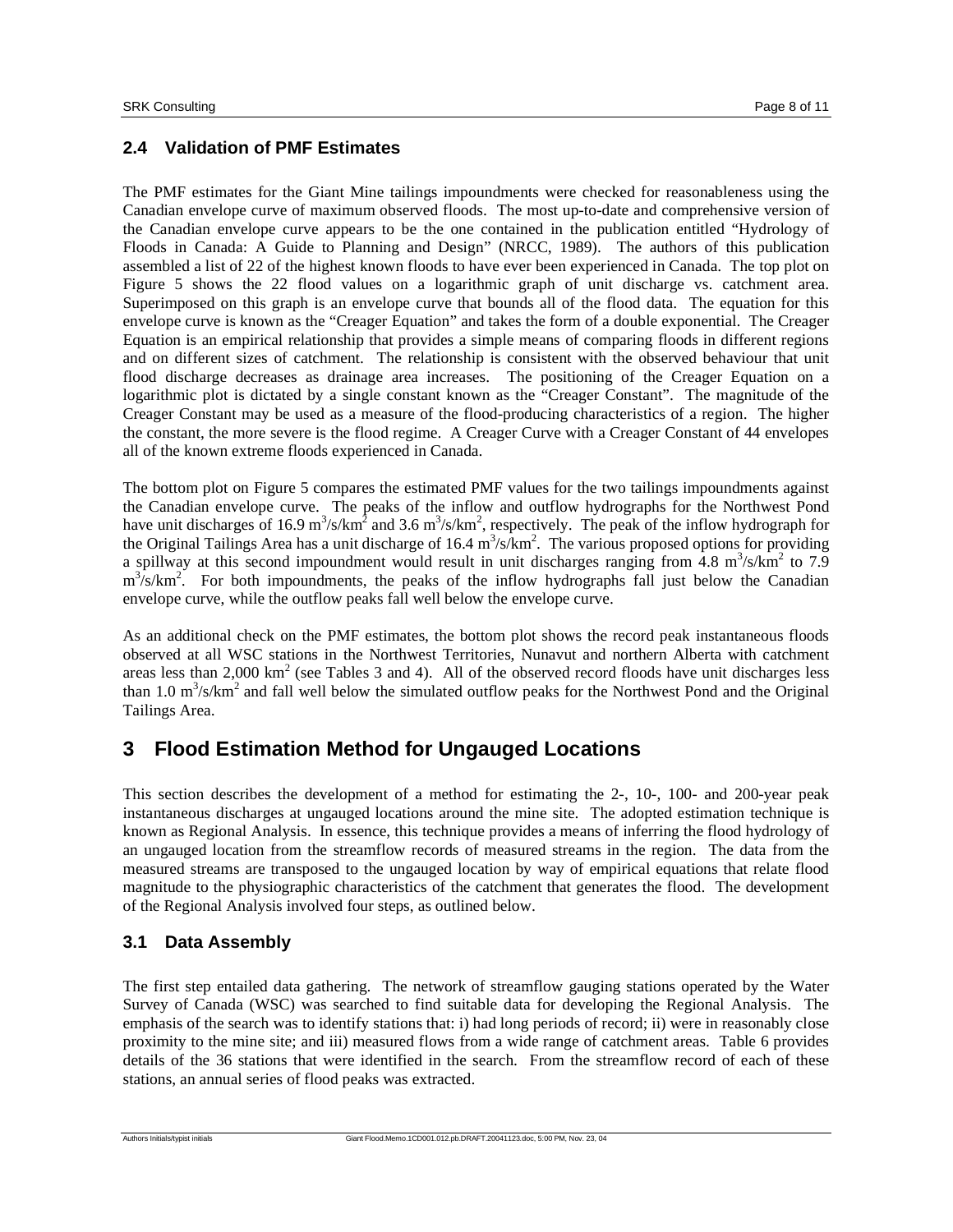The set of selected WSC stations included two stations that were operated on Baker Creek just upstream of the mine development (07SB009 and 07SB013). The first station operated from 1968 to 1982 and was then replaced by the other station, which continues to operate. Owing to their close proximity on the same stream, the records from these two stations could be combined to provide a single, longer flood series. The opportunity to create extended flood series was also available on three other streams in the region (viz., Bosworth Creek, Rabbit Creek and Snare River). After combining records, a total of 32 annual series of flood values were available to characterize the flood regime of the region. The length of these annual series ranged from 7 to 38 years, with an average of 21 years.

## **3.2 Statistical Analysis**

The second step involved a statistical analysis of the assembled data. For each station, the annual series of flood peaks was fitted to a theoretical frequency distribution (Generalized Extreme Value) to provide estimates of the 2-, 10-, 100- and 200-year return period floods. All fittings were done using Version 3.1 of the CFA program (Environment Canada, 1993). Table 6 presents the estimated flood peaks for the 32 flood records.

#### **3.3 Identify Trends for Extrapolating Data to Mine Site**

The third step entailed transposing the estimated floods at the regional stations to the mine site catchments. This was done by exploiting a well-known observation that flood discharge is correlated with catchment area. The most useful way of examining this correlation was to prepare a logarithmic plot of "unit" discharge versus catchment area. Unit discharge means the flood peak is expressed as a flow rate per unit area (i.e., the absolute flood value is divided by the contributing catchment area). The unit discharge was expressed in units of  $L/s/km^2$ . Figures 6 and 7 show the plots used to examine the relationship between unit discharge and catchment area for the four return periods of interest (viz., 2, 10, 100 and 200 years). The plots for the more common flood events are on Figure 6 while the other two are on Figure 7.

The data provided by the 32 regional flood records were plotted on the four plots. Examination of each plot revealed two observations about the data. Firstly, the unit flood values exhibit an inverse trend between unit discharge and catchment area (i.e., as catchment area decreases, the unit flood values increase). Secondly, the data exhibit a wide scatter about this identified trend. This last observation revealed that catchment area could not be used alone to explain variations in flood hydrology within the region. One or more additional variables were required to improve the accuracy of the Regional Analysis.

To help identify one or more suitable variables, the catchment areas for the regional WSC stations were plotted on 1:1,000,000 scale topographic maps (not shown). Examination of these maps revealed that the scatter could be, at least partially, explained by the slope of the main channel. As expected, the unit flood discharge tended to increase with an increase in the channel slope. Based on this observation, the 32 regional flood records were separated into two groups, one for mild-sloped channels and the other for moderatesloped channels. These groupings are identified on Figures 6 and 7 with symbols. An open square signifies flood data for a mild stream while a solid square denotes data for a steeper stream.

## **3.4 Develop Flood-Prediction Equations**

Flood estimates can be made for the mine site by reading information directly from the plots on Figures 6 and 7. However, it is more convenient to capture this information in the form of equations. To do this, two curves were fitted to the data of each plot, one for mild-sloped streams and the other for moderate-sloped streams. The curve for the mild-sloped streams was obtained by fitting a power regression to the data.

The use of regression analysis was not a valid approach for deriving the equations for the moderate-sloped streams. The data for five WSC stations in this grouping would have significantly biased the results of a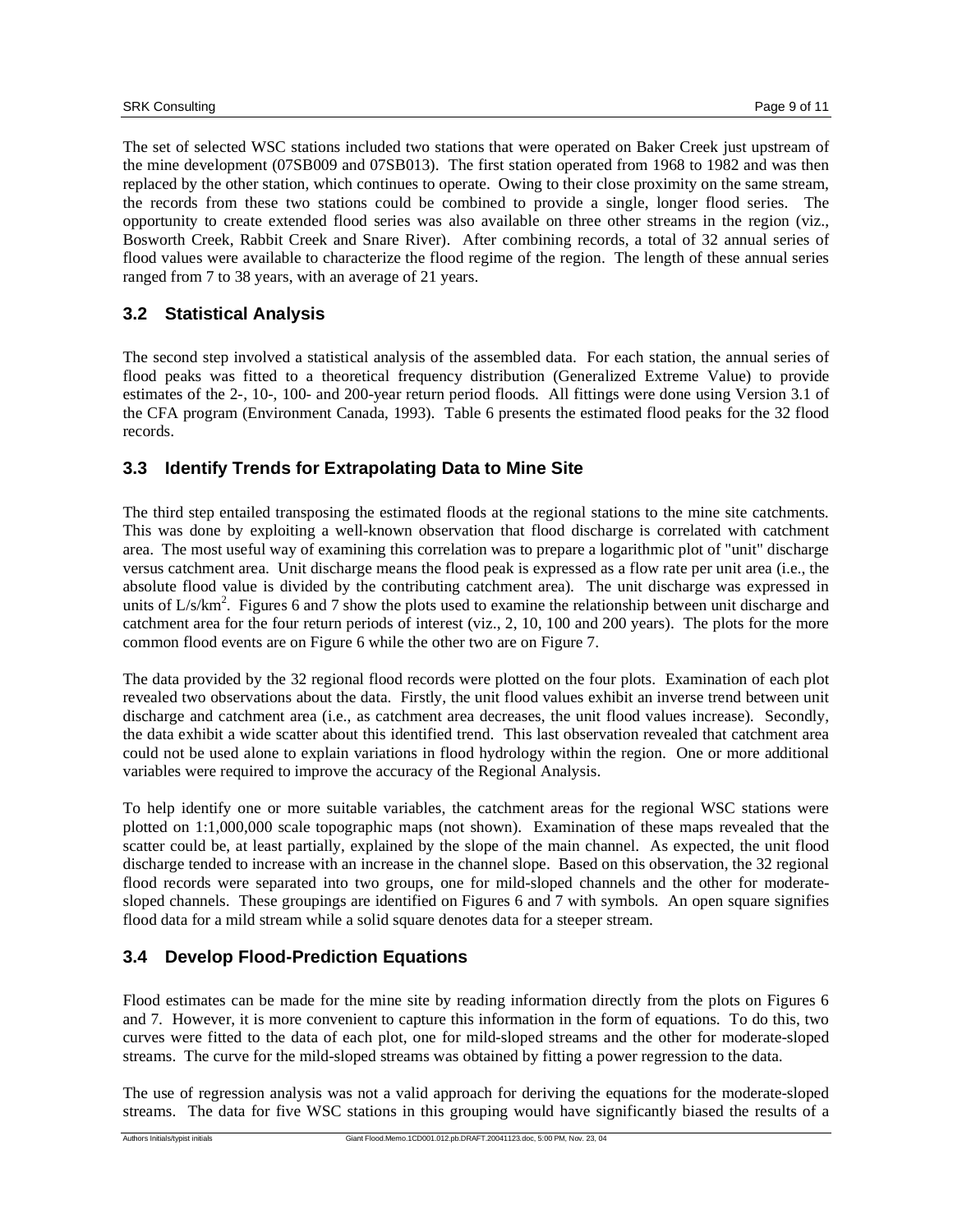regression analysis. Four of the stations (Birch River, Martin River, Sahndaa Creek and Wrigley River) have short records that contain an extreme flood (i.e., a high outlier). This makes the distribution of floods at the four gauging stations appear to have a much greater skew than is actually the case (i.e., the skew of the sample is a poor representation of the skew of the overall population of floods). This, in turn, means the estimated flood magnitudes, especially for the 100- and 200-year events, are probably overestimated, possibly by a large margin. The fifth problematic data point is for a stream that drains the Mackenzie Mountains (Carcajou River). The flood peaks for this stream would be enhanced by orographic effects that do not occur in vicinity of the mine.

Without access to regression, the curves for the moderate-sloped streams were essentially fitted by eye. For all four return periods, the fitted curves were assumed to have the same slope as the curves for mild-sloped streams. In the case of the 2 and 10 year events, the curves were placed such that an equal number of data points fell above and below the curve. For the 100 and 200 year floods, the curve was made to envelope all flood values except for the five problematic ones mentioned above. The envelope curve approach was adopted for the more extreme flood events to provide a degree of conservatism in flood estimates based on the Regional Analysis.

Text boxes are provided on Figures 6 and 7 that present the adopted equations for predicting the unit flood discharges at the Giant Mine site for various return periods. These equations can be altered to predict absolute flood discharges by multiplying both sides of each equation by catchment area. The resulting equations are:

$$
Q_2 = 0.15 \text{ A}^{0.877}
$$
  
\n
$$
Q_{10} = 0.45 \text{ A}^{0.832}
$$
  
\n
$$
Q_{100} = 1.53 \text{ A}^{0.785}
$$
  
\n
$$
Q_{200} = 1.93 \text{ A}^{0.771}
$$

where:  $Q_2$  = peak instantaneous flood for return period of 2 years (m<sup>3</sup>/s);

 $Q_{10}$  = peak instantaneous flood for return period of 10 years (m<sup>3</sup>/s);  $Q_{100}$  = peak instantaneous flood for return period of 100 years (m<sup>3</sup>/s);  $Q_{200}$  = peak instantaneous flood for return period of 200 years (m<sup>3</sup>/s); and,  $A =$  catchment area (km<sup>2</sup>).

These equations represent the flood regime of the moderate-sloped streams in the region. They should generally be used for making flood estimates at the Giant Mine, unless the catchment in question can be confidently characterized as behaving like the mild-sloped streams. If this is the case, then the required unit flood discharge could be read off the appropriate plot in either Figure 6 or 7.

It should be noted that the flood estimates provided by the above equation represent the instantaneous maximum discharge that the flood event attains, and not the lower value associated with the so-called maximum daily discharge (i.e., the average discharge experienced over an entire day).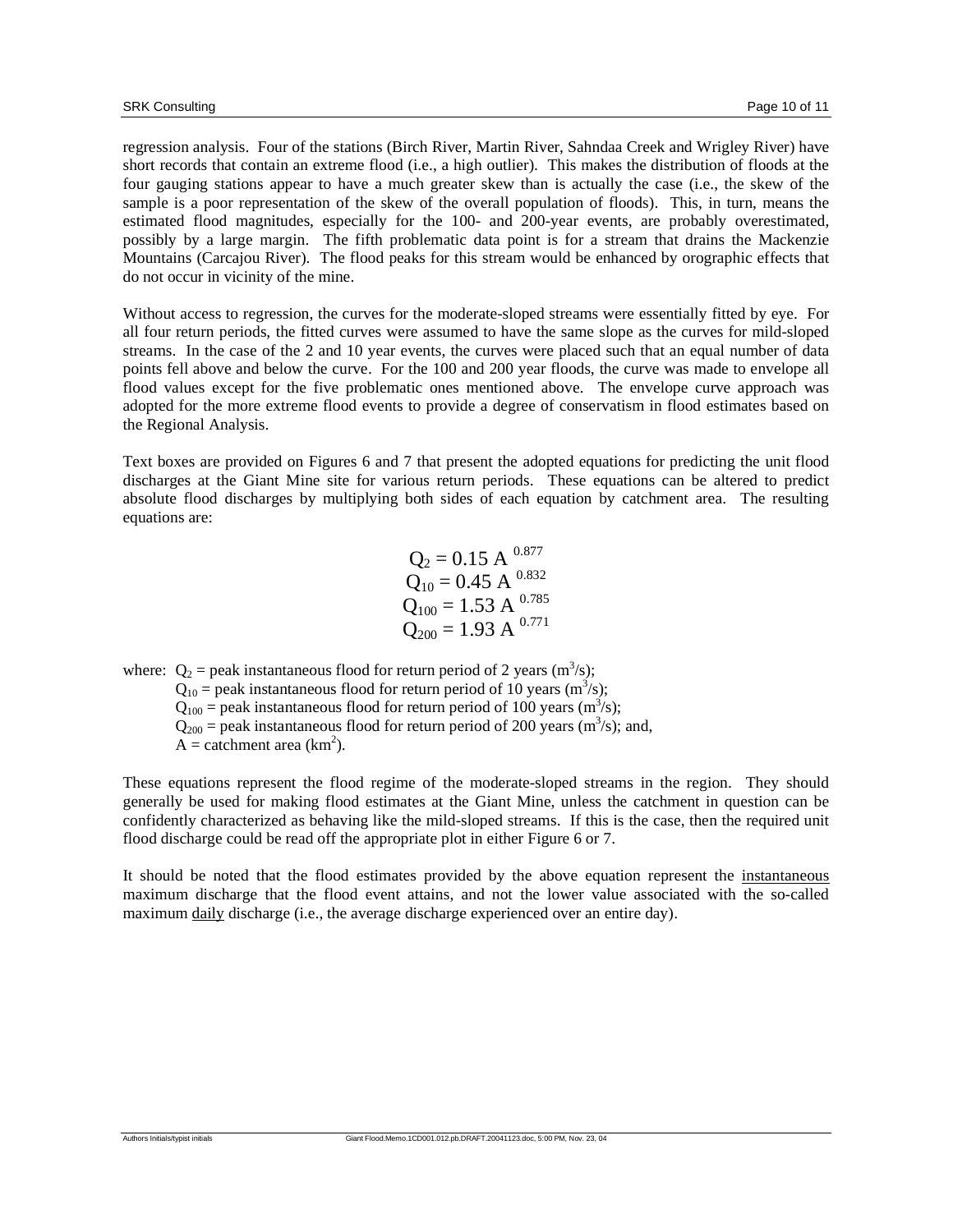# **4 References**

Atmospheric Environment Service, 1991. Short duration rainfall intensity-duration frequency data for Yellowknife Airport (based on data from 1963 to 1990).

Church, M., 1988. Floods in Cold Climates. In "Flood Geomorphology" (V.R. Baker, R.C. Kochel and P.C. Patton, eds.). John Wiley & Sons, Toronto.

Environment Canada, 1993. Consolidated Frequency Analysis Package, Version 3.1. Surveys and Information Systems Branch.

Hogg, W.D. and D.A. Carr, 1985. Rainfall Frequency Atlas for Canada. Environment Canada, Atmospheric Environment Service.

Linsley, R.K., M.A. Kohler and J.L.H. Paulhus. 1986. Hydrology for Engineers (Third Edition). McGraw-Hill Book Company.

National Research Council of Canada and Associate Committee on Hydrology, 1989. Hydrology of Floods in Canada: A Guide to Planning and Design.

Straub, T.D., C.S. Melching and K.E. Kocher, 2000. Equations for Estimating Clark Unit-Hydrograph Parameters for Small Rural Watersheds in Illinois. U.S. Geological Service Water-Resources Investigations Report.

USACE, 1999. Digest of Water Resources Policies and Authorities. U.S. Army Corps of Engineers Engineer Pamphlet EP 1165-2-1.

USACE, 2001. Hydrologic Modeling System HEC-HMS User's Manual, Version 2.1. U.S. Army Corps of Engineers, Hydrologic Engineering Center.

World Meteorological Organization, 1986. Manual for Estimation of Probable Maximum Precipitation, Second Edition. Operational Hydrology Report No. 1. WMO – No. 332.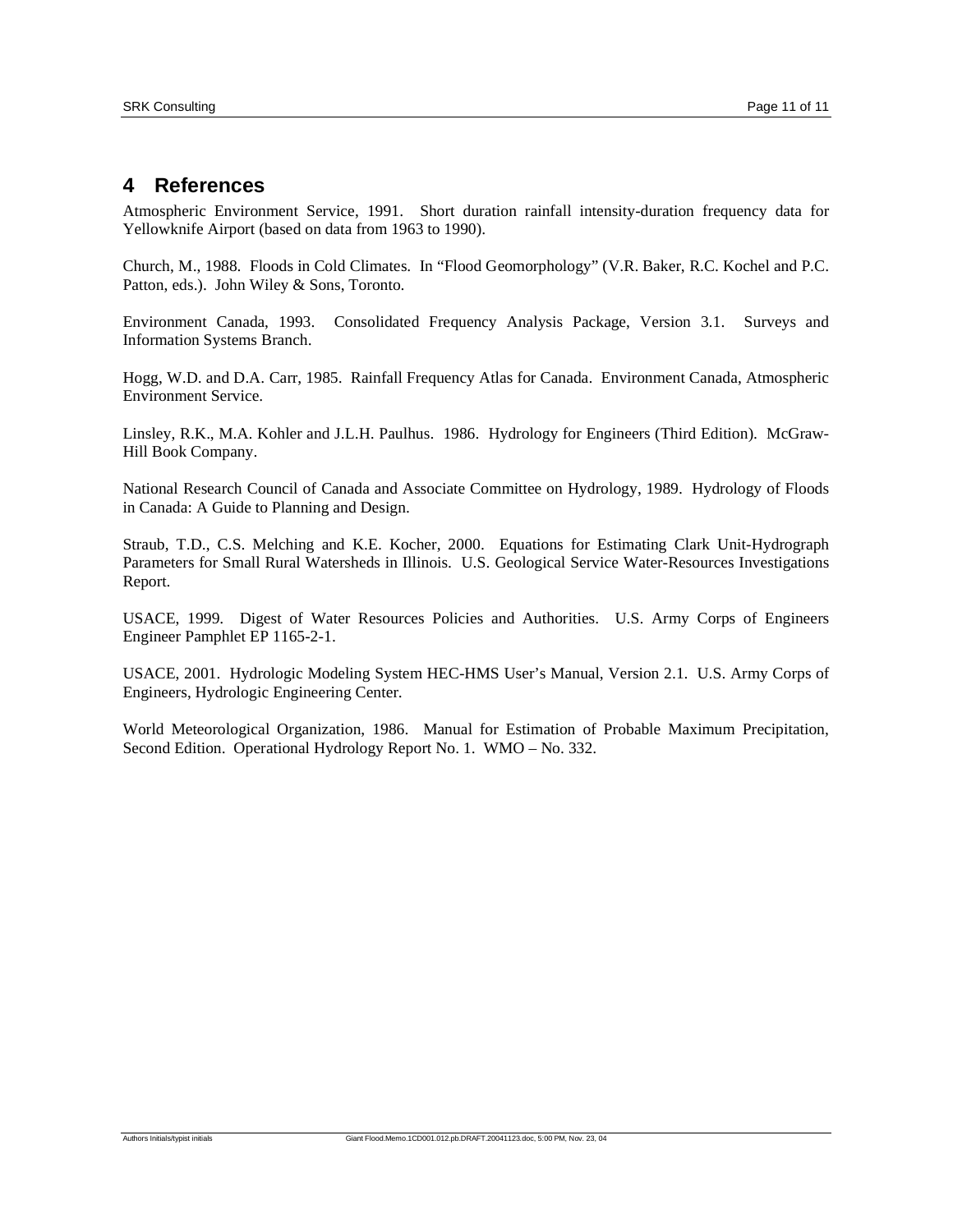

**Figure 1: Elevation-Storage-Discharge Relationship for Northwest Pond**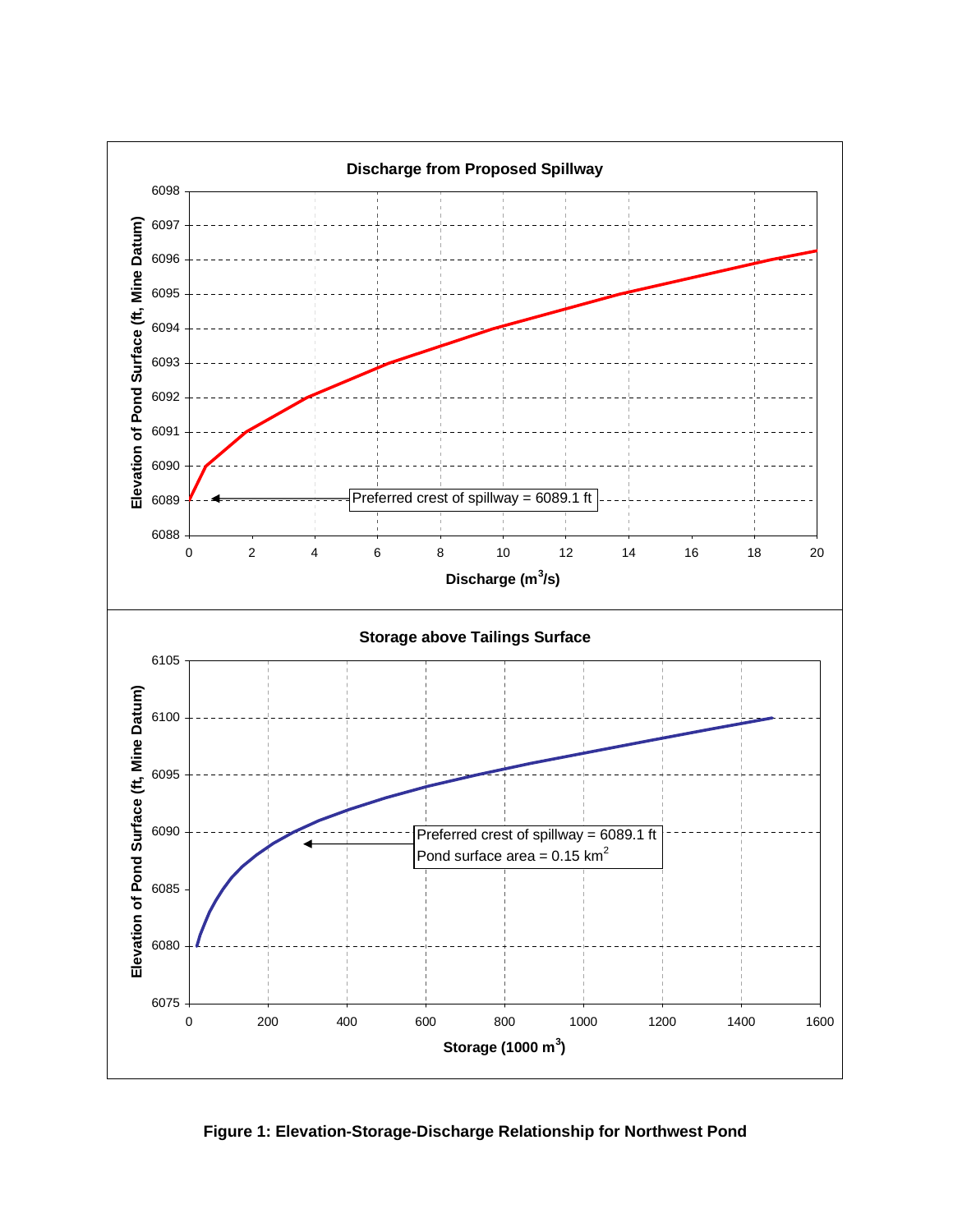

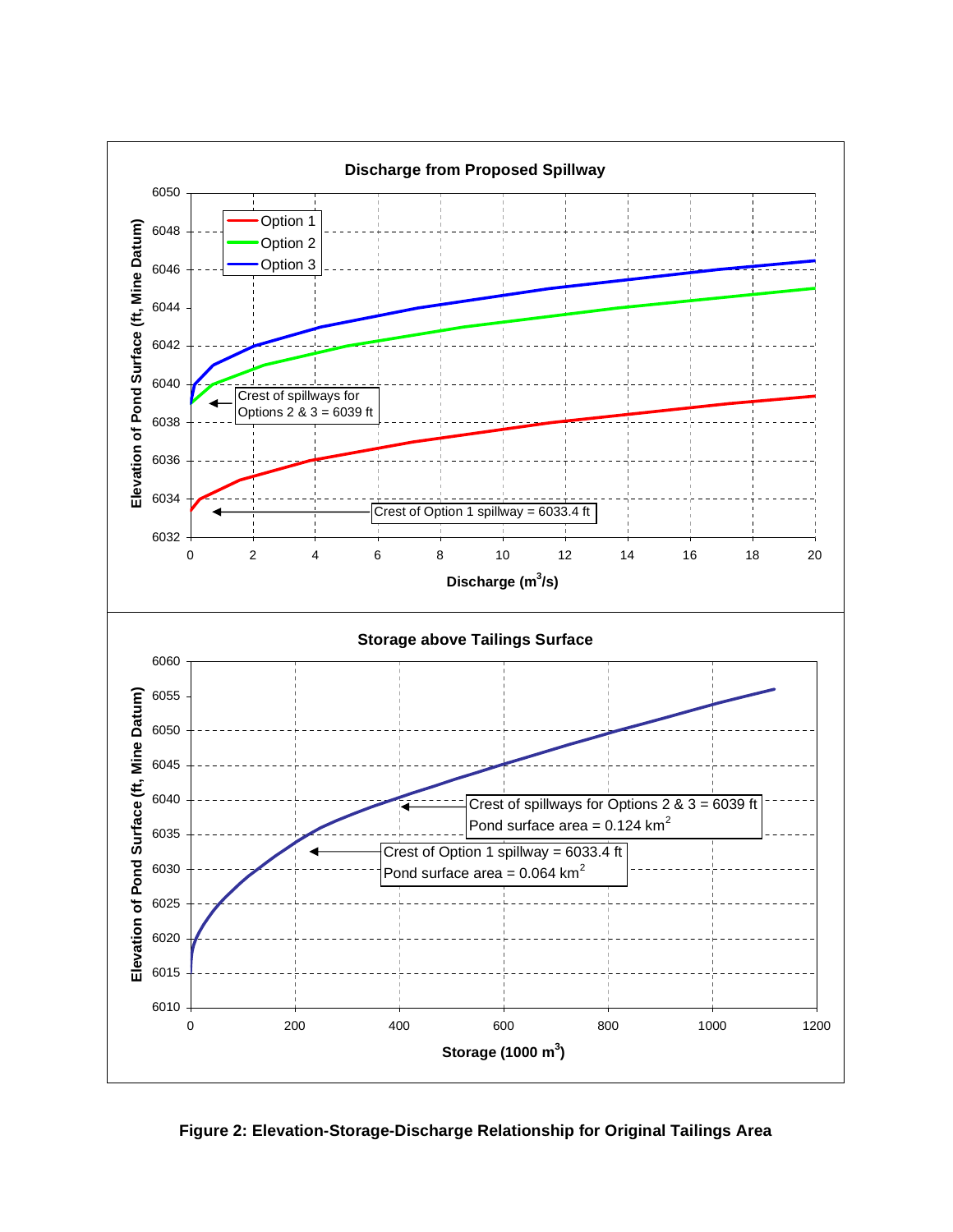

**Figure 3: Simulated Inflow to and Outflow from the Northwest Pond During the PMF Event**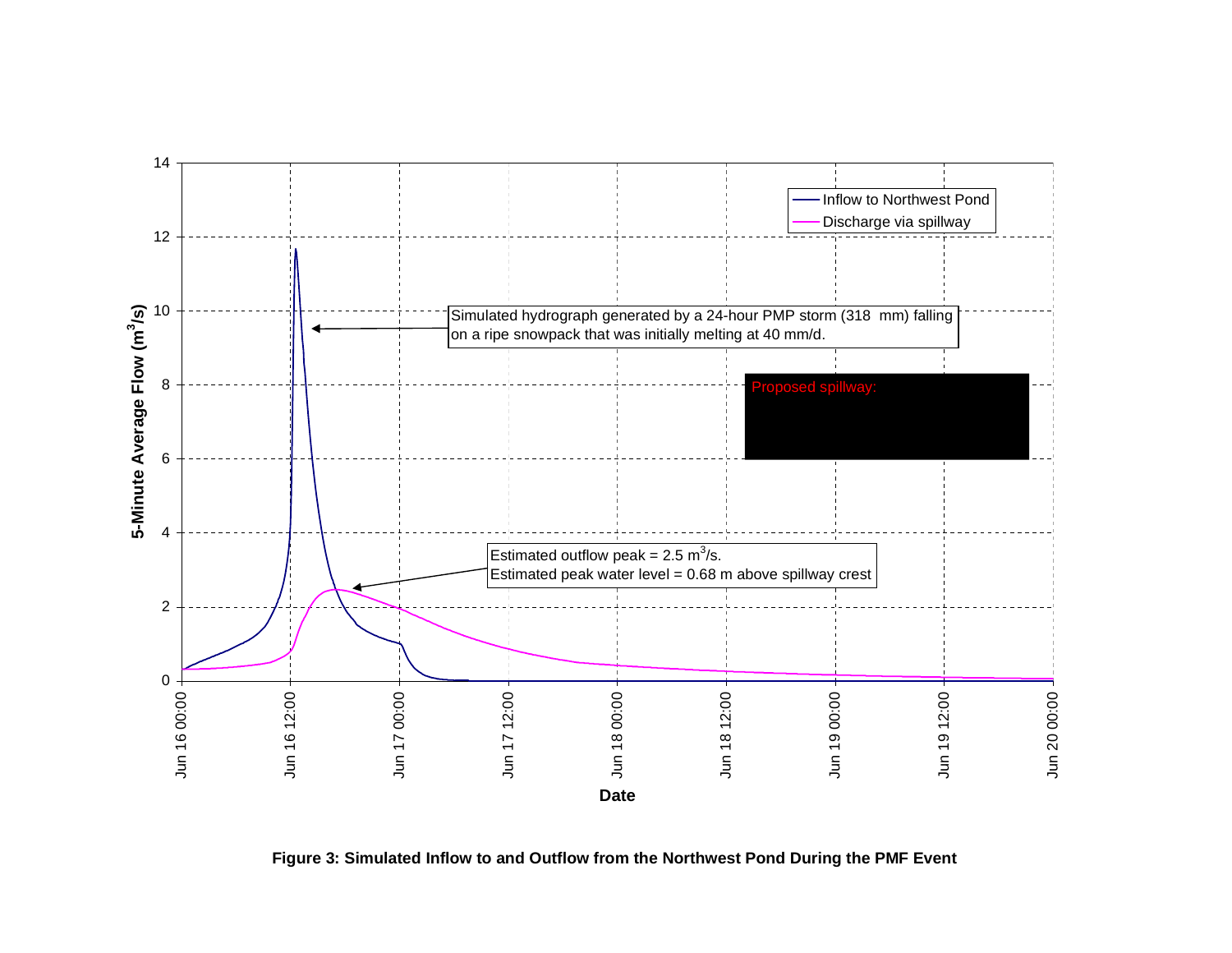

**Figure 4: Simulated Inflow to and Outflow from the Original Tailings Area During the PMF Event**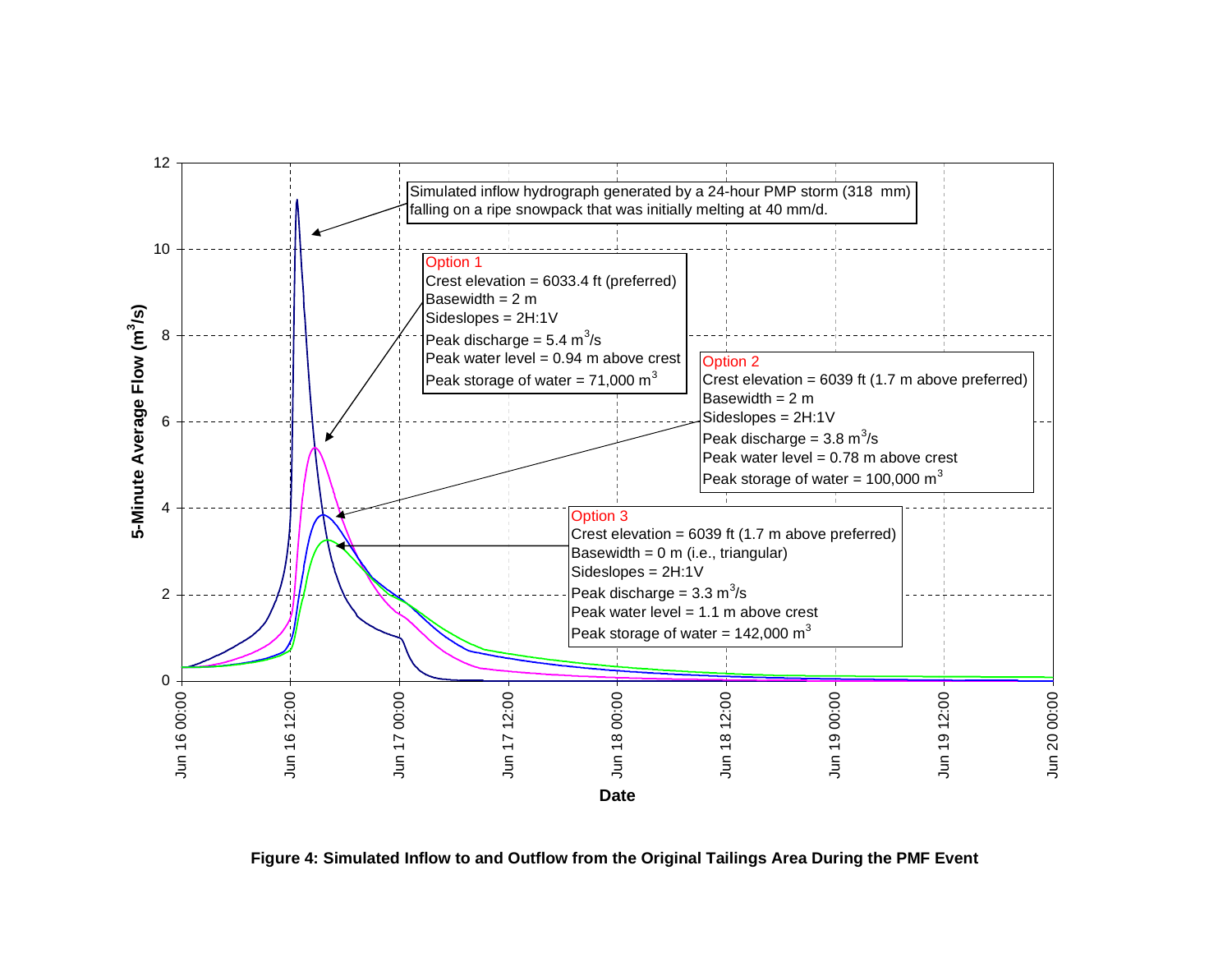

**Figure 5: Comparison of PMF Estimates with Maximum Observed Floods in the North and in Canada**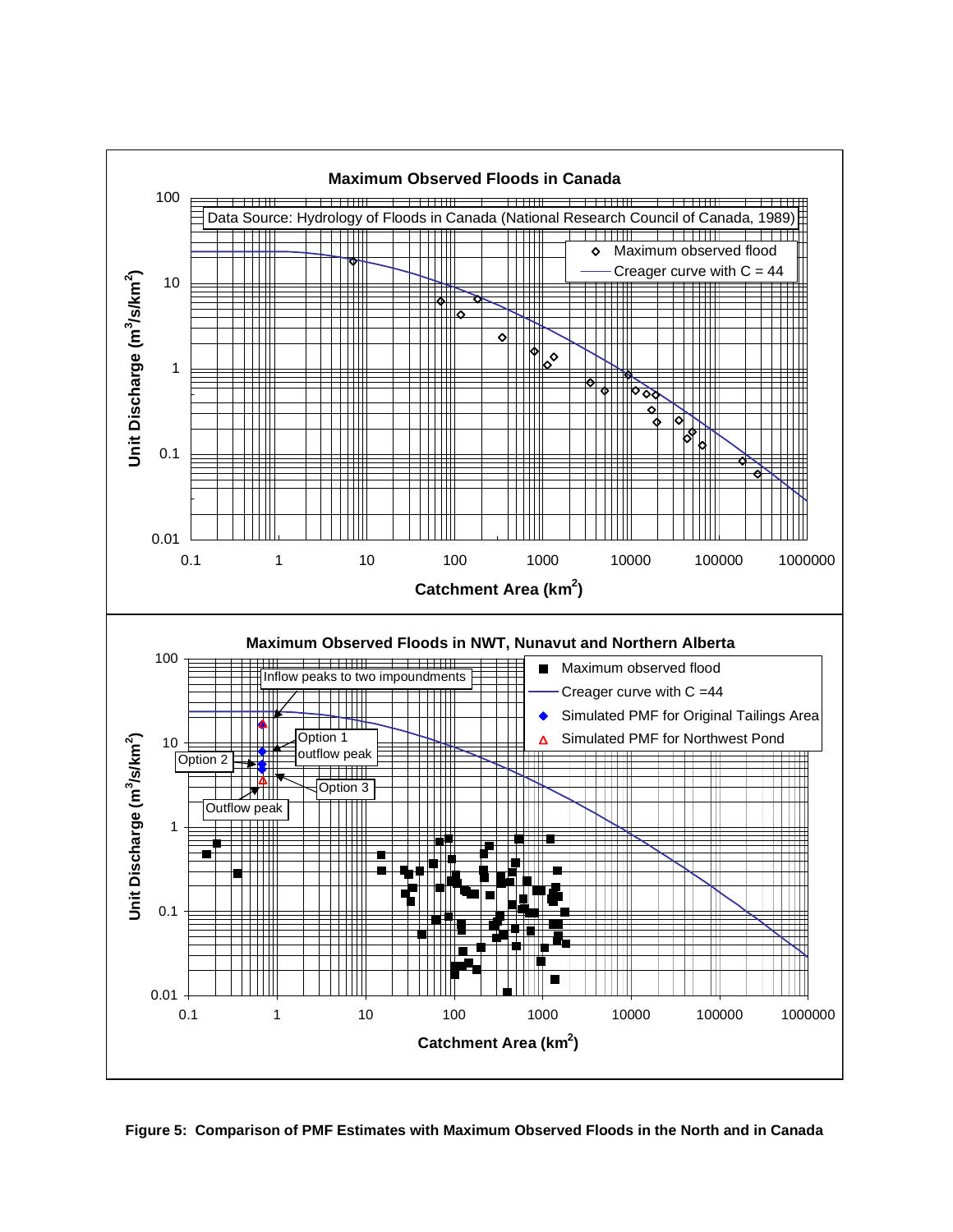

**Figure 6: Extrapolation of Regional Flood Data to Giant Mine Site (2- and 10-Year Floods)**